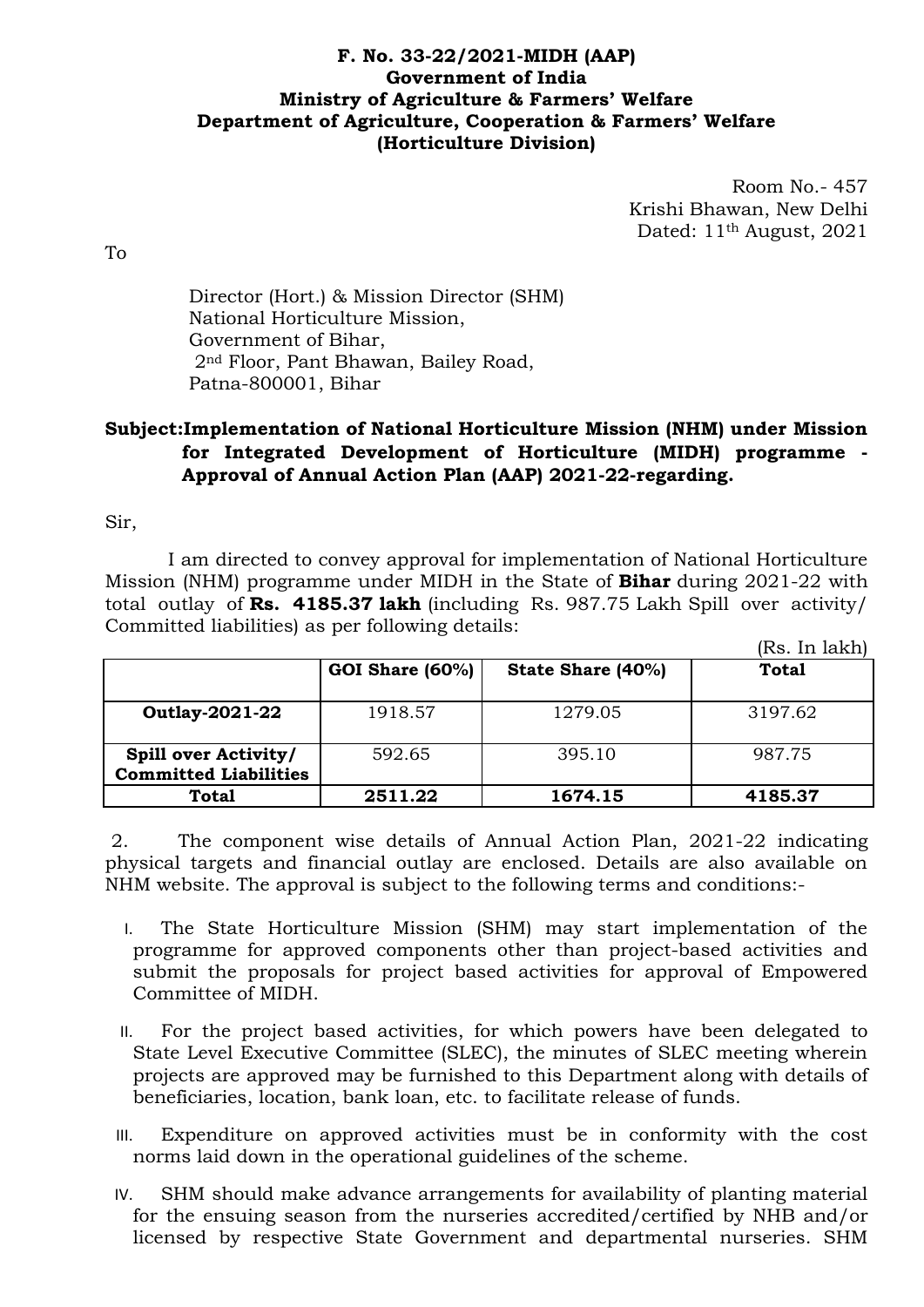should also ensure that seeds are procured from Central/State seed organisations/PSUs including NAFED as far as possible.

- V. SHM should have a mechanism in place for the proper verification and distribution of planting material/seeds. Sourcing of planting material/seeds from NHB accredited/certified nurseries, nurseries licensed by State Governments, departmental nurseries, ICAR Institutes, SAUs, KVKs and Central/State government agencies should be given priority. Area Expansion shall be restricted to availability of planting material from accredited/licensed nurseries and certified seed and planting material**.**
- VI. Selection of Agencies/Service providers for implementation of different components and activities of the approved AAP should be done at the SHM level through competitive bidding in an open and transparent manner.
- VII. The creation of water harvesting structure should be implemented in conjunction with Mahatma Gandhi National Rural Employment Guarantee Scheme (MNREGA) wherever feasible and should be compulsorily linked with the new area expansion and micro-irrigation programmes.
- VIII. The programme for protected cultivation and lining of community tanks/ponds should be taken up in close coordination with the Precision Farming Development Centre (PFDC) in the State.
	- IX. Organic farming should be linked to certification by designated agencies. No separate funds will be provided for adoption of organic farming alone. Arrangements should also be made by the SHM or concerned agency for marketing of organic produce.
	- X. IPM measures should be need based and are to be taken after clearly identifying the problem of pests/disease in the clusters. INM measures are to be adopted in the clusters to correct soil deficiency and reduce excessive dependence on chemical fertilizers.
- XI. Protected Cultivation of vegetables should be promoted under NHM in clusters around major cities/metros. These clusters may be provided with other infrastructural facilities like pre-cooling units, cold storages, reefer vans, vending carts etc. and marketing arrangements may be tied up by linking with cooperatives/private retail chains like SAFAL, farmer markets.
- XII. More focus is to be given on enhancing productivity of horticulture crops for the holistic development supported with infrastructure for Pre- and Post-Harvest Management and Marketing.
- XIII. To improve the productivity of existing old and senile orchards, there is need to identify gaps and revise the existing strategy for achieving the desired results. A proper mechanism needs to be devised to disseminate technology and train farmers on rejuvenation technology. Exposure visit of farmers should be organized to those institutes/places where rejuvenation technology has been developed and also adopted by the farmers. Chief Consultants under NHM will visit the State and discuss this matter with the SHM.
- XIV. For implementation of horticulture mechanization, PHM, marketing and mobile/primary processing activities, SHM should make efforts to organize selfhelp groups, farmers' interest groups, growers association etc. at local level and also involve Panchayats, Cooperatives, Producers Company etc. Efforts should also be made for buy back arrangements of the horticulture produce. In this regard, SHM is to play pro-active role and should appoint one senior level officer as nodal officer and make him responsible for these components.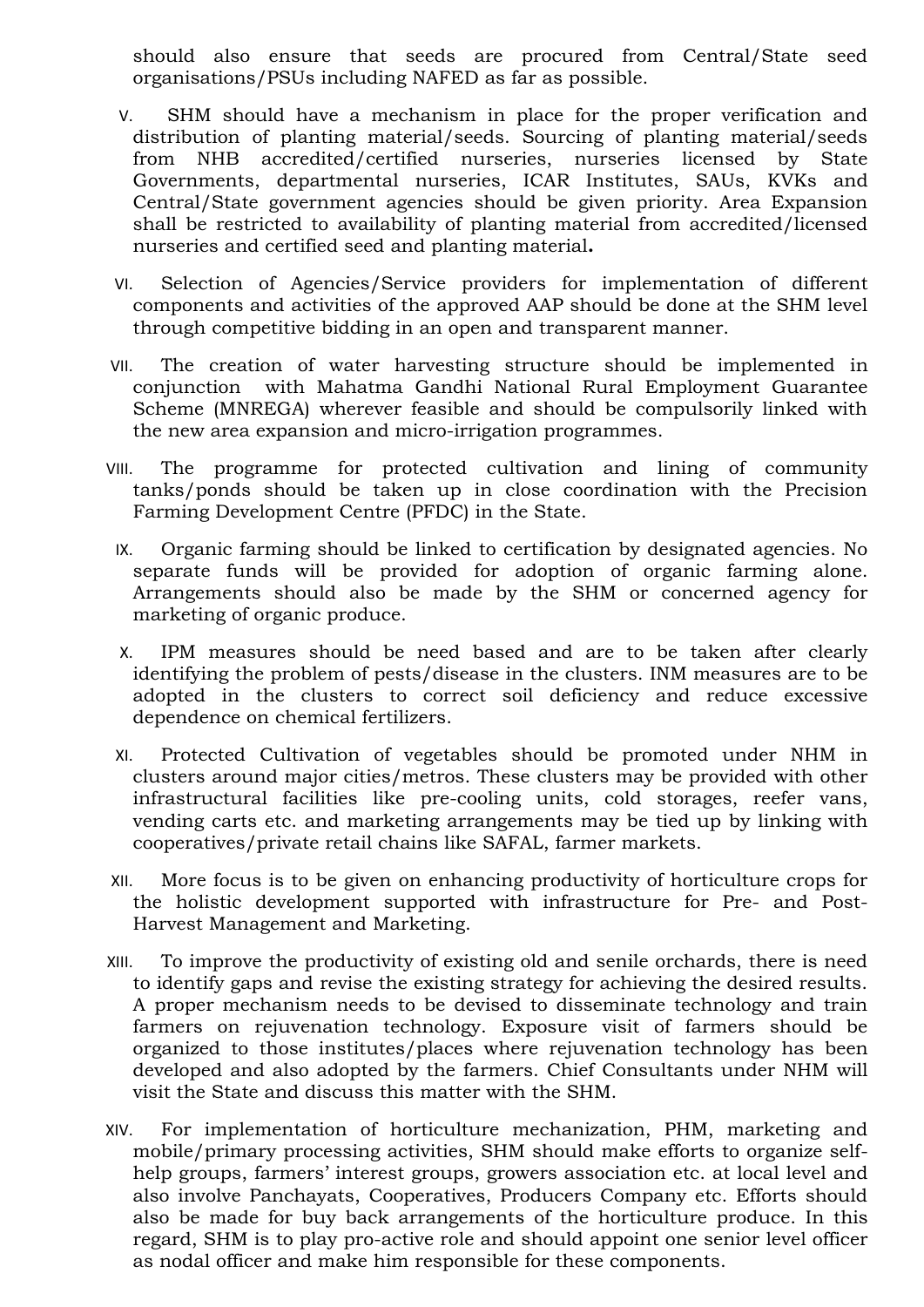- XV. **SHM should separately submit the details of district wise area covered under Exotic and Niche fruit crops.**
- XVI. **Efforts should be made for setting up of crop specific FPOs for exotic and niche crops.**
- XVII. **Supply chain projects should be submitted at the earliest to this Department along with recommendations of SLEC. Other such pending proposals of previous year, if any, should also be sent within 30 days with necessary compliance.**
- XVIII. **Village specific plans must be prepared for village selected under Indo-Israel Village of Excellence (IIVoE) program and shared with this Department latest by 31st August 2021.**
	- XIX. While implementing the NHM programme, convergence and synergy should be ensured with the other schemes like Micro Irrigation, RKVY, PKVY, MNREGS, National Mission on Medicinal Plants, AEZs of APEDA, Tribal Sub Plan, Mega Food Parks of Ministry of Food Processing Industries, Watershed Development Programmes, BRGF and Schemes of the State Government.
	- XX. SHM should involve State Agricultural University and ICAR Institutes in the State for the extension activities under NHM.
	- XXI. SHM shall document the Annual Report and Success Stories and furnish them to DAC&FW.
- XXII. The SHM should also conduct Impact Evaluation Study through independent organization of repute in the State.
- XXIII. The Audited Statement of Accounts (ASA) for 2019-20 and Utilization Certificate for 2020-21, if not submitted so far, should be furnished to facilitate release of funds during 2021-22.
- XXIV. According to the provisions of the Fiscal Responsibilities and Budget Management (FRBM) Act, 2003 and Rules thereof, regular feedback from the implementing agencies on the physical and financial progress of the activities is necessary for periodical review.
- XXV. State should comply the new guidelines for monitoring and utilization of released funds issued by Department of Expenditure, Ministry of Finance, Government of India communicated vide this Department letter no 18-3/2020- MIDH dated 27.4.2021.
- XXVI. The monthly physical and financial progress may be posted on the website www.midh.gov.in by the 5<sup>th</sup> of every month and certified hard copy be furnished to this Department by the 10th of every month following the month under report. Status of project based proposals need also to be uploaded on NHM website.
- XXVII. Expenditure reported in the Utilization Certificate should match with the progress reported in HORTNET/DBT portal and will be used to consider the request from State for release of funds.
- XXVIII. SHM should ensure that all capacity building programs should be as per Qualification Pack (QP) of ASCI and only needs to be run in ASCI accredited training Institutes. Required entry of achievement needs to be done on Skill India portal.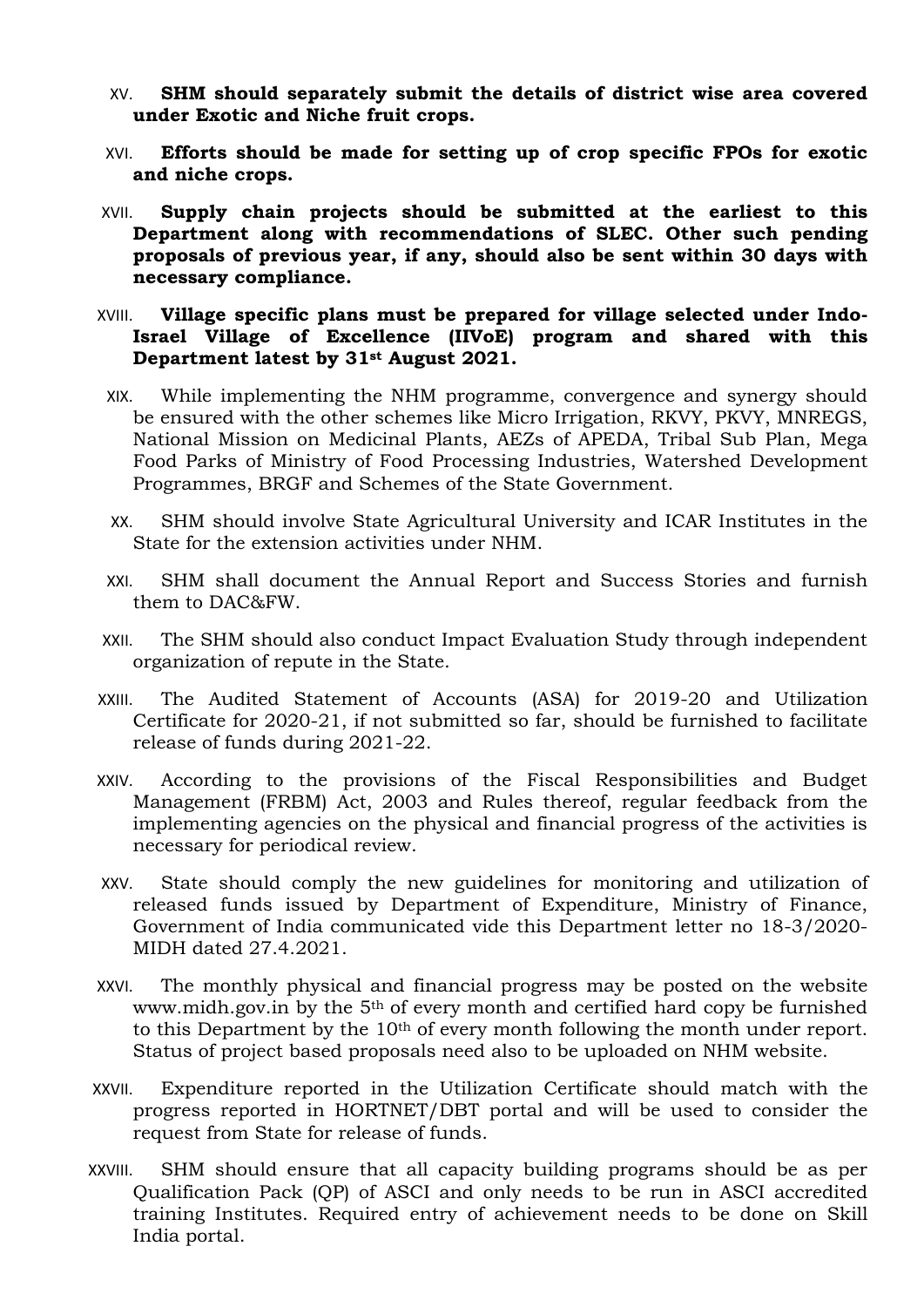XXIX. It may be noted that the release of funds would be subject to the furnishing of requisite information as mentioned above. In addition to that, a mid-term review would be undertaken at appropriate time.

3. In view of the directions of Department of Expenditure, Government of India, SHM is requested to restrict the expenditure under Mission Management activities to bare minimum and need based only.

4. No purchase of vehicles and construction of buildings (except those approved under project based activities) are permitted from the funds of MIDH.

5. Since MIDH scheme in present form is approved up to **30.9.2021** only, all spill over activities should be completed by **30.9.2021** positively.

6. Continuation of MIDH scheme beyond **30.9.2021** is under consideration and the revised cost norms would be shared after approval. Subsequently, SHM may consider to revise their AAP in line with the revised cost norms and components approved for the scheme.

7. Approval of AAP may be reviewed /revised at any point of time depending upon availability of budgetary resources in view of prevailing situation due to COVID 19.

Yours faithfully,

Encl: as above

Afthanys

(Harit Kumar Shakya) Under Secretary to Government of India Tel: 011-23388795 haritk.shakya@nic.in

Copy to:

1 Tech. Dir.(NIC) for uploading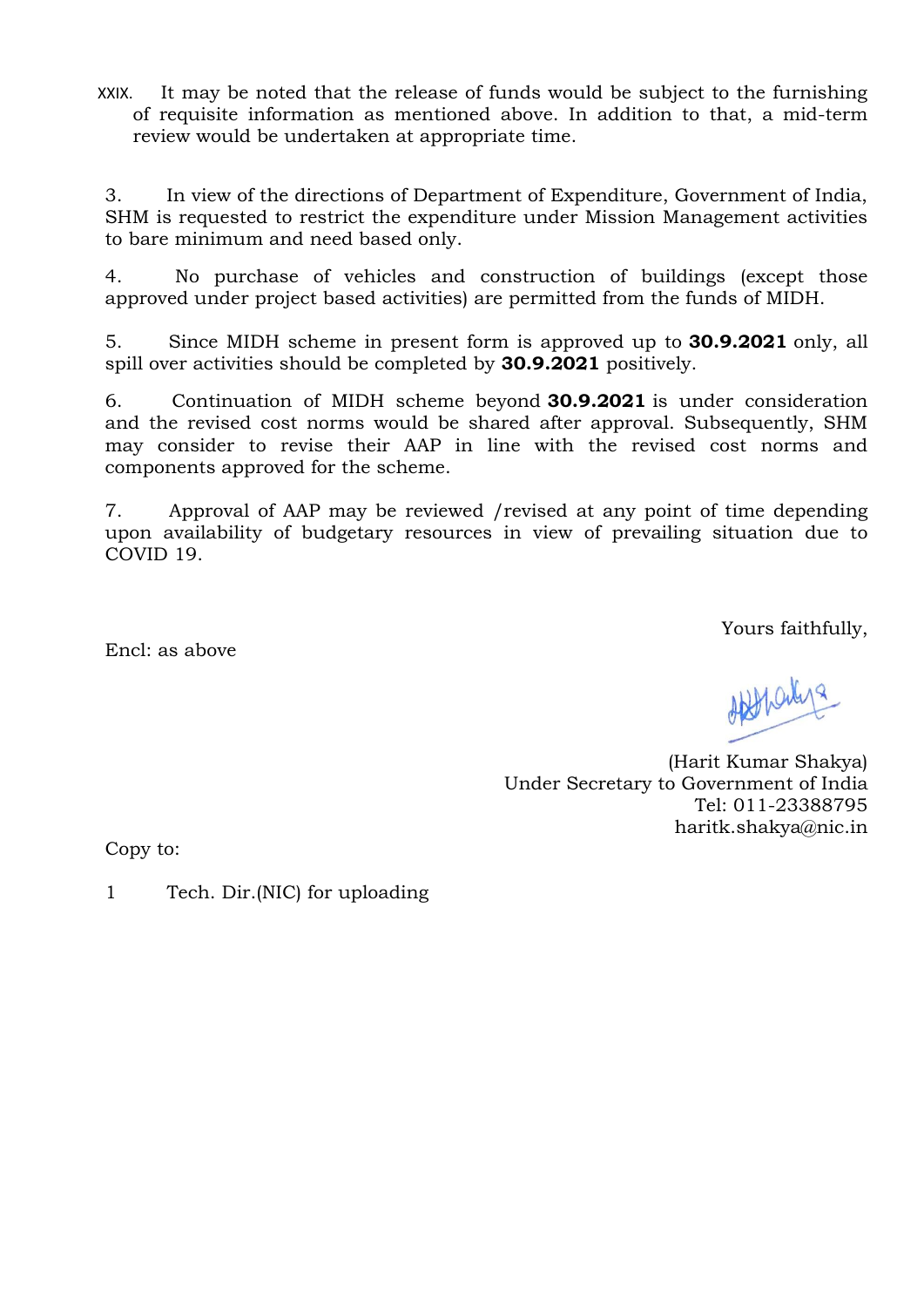|              |                                                                              |                                       |                                                                                                                                                                                                                                                                                                                                                                                                  |                   | 3197.62        | 1858.57 1239.05         |                                     |                      | 987.75         |                |
|--------------|------------------------------------------------------------------------------|---------------------------------------|--------------------------------------------------------------------------------------------------------------------------------------------------------------------------------------------------------------------------------------------------------------------------------------------------------------------------------------------------------------------------------------------------|-------------------|----------------|-------------------------|-------------------------------------|----------------------|----------------|----------------|
|              |                                                                              |                                       | Annual Action Plan of Bihar, 2021-22                                                                                                                                                                                                                                                                                                                                                             |                   |                |                         |                                     |                      |                |                |
|              |                                                                              |                                       | Action Plan 2021-22                                                                                                                                                                                                                                                                                                                                                                              |                   |                |                         |                                     |                      |                | (Rs. in Lakhs) |
|              |                                                                              |                                       |                                                                                                                                                                                                                                                                                                                                                                                                  |                   | AAP 2021-22    |                         |                                     | <b>Spill Over</b>    |                |                |
| S. No        | <b>Activity</b>                                                              | <b>Maximum</b><br>permissible<br>cost | <b>Pattern of Assistance</b>                                                                                                                                                                                                                                                                                                                                                                     | <b>Phy Target</b> | Fin.<br>Outlay | <b>GOI Share</b><br>60% | <b>State</b><br><b>Share</b><br>40% | Phy<br><b>Target</b> | Fin.<br>Outlay | Remarks        |
| $\mathbf{1}$ | $\overline{2}$                                                               | $\mathbf{3}$                          | $\overline{\mathbf{4}}$                                                                                                                                                                                                                                                                                                                                                                          | $5\,$             | 6              | $\overline{7}$          | 8                                   |                      | 6              |                |
| $\mathbf{1}$ | <b>Plantation Infrastructure and Development</b>                             |                                       |                                                                                                                                                                                                                                                                                                                                                                                                  |                   |                |                         |                                     |                      |                |                |
|              | Small Nursery (1 ha)                                                         |                                       |                                                                                                                                                                                                                                                                                                                                                                                                  |                   |                |                         |                                     |                      |                |                |
|              | b) Private Sector                                                            | Rs. 15 lakh/one ha<br>unit            | 100% to public sector and in case of private sector,<br>credit linked back-ended subsidy of cost, subject to a<br>maximum of Rs. 7.50 lakh/unit, as project based<br>activity. Each nursery will produce a minimum of<br>25,000 numbers of mandated perennial vegetatively<br>propagated fruit plants/tree spices/plantation crops per<br>year, aromatic plants, duly certified for its quality. |                   | 0.00           | 0.00                    | 0.00                                |                      | 7.50           | do             |
|              | Setting up of Plug Type Nursery                                              |                                       |                                                                                                                                                                                                                                                                                                                                                                                                  |                   |                |                         |                                     |                      |                |                |
|              | a) Public Sector                                                             | Rs. 104.00 lakh/ha                    | 100% of cost to public sector                                                                                                                                                                                                                                                                                                                                                                    | $\overline{c}$    | 208.00         | 124.80                  | 83.20                               |                      |                |                |
|              | b) Private sector                                                            | Rs. 104.00 lakh/ha                    | 40% of cost to private sector                                                                                                                                                                                                                                                                                                                                                                    |                   |                |                         |                                     |                      |                |                |
|              | Sub-total Planting material                                                  |                                       |                                                                                                                                                                                                                                                                                                                                                                                                  | 2.00              | 208.00         | 124.80                  | 83.20                               | 1.00                 | 7.50           |                |
| $\mathbf{2}$ | <b>Establishment of new gardens / Area Expansion</b>                         |                                       |                                                                                                                                                                                                                                                                                                                                                                                                  |                   |                |                         |                                     |                      |                |                |
|              |                                                                              |                                       | Fruit crops other than cost intensive crops using normal spacing (For a maximum area of 4 ha per                                                                                                                                                                                                                                                                                                 |                   |                |                         |                                     |                      |                |                |
|              | <b>Fruits - Perennials</b>                                                   |                                       |                                                                                                                                                                                                                                                                                                                                                                                                  |                   |                |                         |                                     |                      |                |                |
|              | (a) Cost intensive crops                                                     |                                       |                                                                                                                                                                                                                                                                                                                                                                                                  |                   |                |                         |                                     |                      |                |                |
|              | Fruit crops like Grape, Kiwi, Passion fruit etc.                             |                                       |                                                                                                                                                                                                                                                                                                                                                                                                  |                   |                |                         |                                     |                      |                |                |
|              | a) Integrated package with drip irrigation and Rs. 4.00 lakh/ha.<br>trellis. |                                       | Maximum of Rs. 1.60 lakh/- per ha. (40% of cost) for<br>meeting the expenditure on planting material and cost<br>of material for drip irrigation, trellies and INM/IPM, in<br>3 installments of 60:20:20 subject to survival rate of<br>75% in 2 <sup>nd</sup> year and 90% in 3rd year).                                                                                                        |                   | 0.00           | 0.00                    | 0.00                                |                      | 0.00           |                |
|              | b) Without integration                                                       | Rs. 1.25 lakh/ha                      | Maximum of Rs. 0.50 lakh/ha (40% of cost) for meeting<br>the expenditure on planting material and cost of<br>INM/IPM in three installments of 60:20:20 subject to<br>survival rate of 75% in 2 <sup>nd</sup> year and 90% in 3rd year.<br>For (a) and (b) above, in the case of TSP areas,<br>Andaman & Nicobar and Lakshadweep Islands,<br>assistance will be @ 50% of cost.                    |                   | 0.00           | 0.00                    | 0.00                                |                      | 0.00           |                |
|              | <b>Dragon Fruit</b>                                                          |                                       |                                                                                                                                                                                                                                                                                                                                                                                                  | 10                | 3.00           | 1.80                    | 1.20                                |                      | 0.00           |                |
|              | Sub total                                                                    |                                       |                                                                                                                                                                                                                                                                                                                                                                                                  | 10                | 3.00           | 1.80                    | 1.20                                | $\mathbf{0}$         | $\bf{0}$       |                |
|              | Maintenance with drip irrigation                                             |                                       |                                                                                                                                                                                                                                                                                                                                                                                                  |                   |                |                         |                                     |                      |                |                |
|              | 1st Year                                                                     |                                       |                                                                                                                                                                                                                                                                                                                                                                                                  |                   | 0.00           | 0.00                    | 0.00                                |                      | 0.00           |                |
|              | 2nd Year                                                                     |                                       |                                                                                                                                                                                                                                                                                                                                                                                                  |                   | 0.00           | 0.00                    | 0.00                                |                      | 0.00           |                |
|              | Sub total maintainance                                                       |                                       |                                                                                                                                                                                                                                                                                                                                                                                                  | $\mathbf{0}$      | 0.00           | 0.00                    | 0.00                                | $\Omega$             | $\Omega$       |                |
|              | Maintenance without Integration                                              |                                       |                                                                                                                                                                                                                                                                                                                                                                                                  |                   |                |                         |                                     |                      |                |                |
|              | 1st Year                                                                     |                                       |                                                                                                                                                                                                                                                                                                                                                                                                  |                   | 0.00           | 0.00                    | 0.00                                |                      | 0.00           |                |
|              | 2nd Year                                                                     |                                       |                                                                                                                                                                                                                                                                                                                                                                                                  |                   | 0.00           | 0.00                    | 0.00                                |                      | 0.00           |                |
|              | Sub total maintainance                                                       |                                       |                                                                                                                                                                                                                                                                                                                                                                                                  | $\mathbf{0}$      | 0.00           | 0.00                    | 0.00                                | $\mathbf{O}$         | $\Omega$       |                |
|              | ii) Strawberry                                                               |                                       |                                                                                                                                                                                                                                                                                                                                                                                                  |                   |                |                         |                                     |                      |                |                |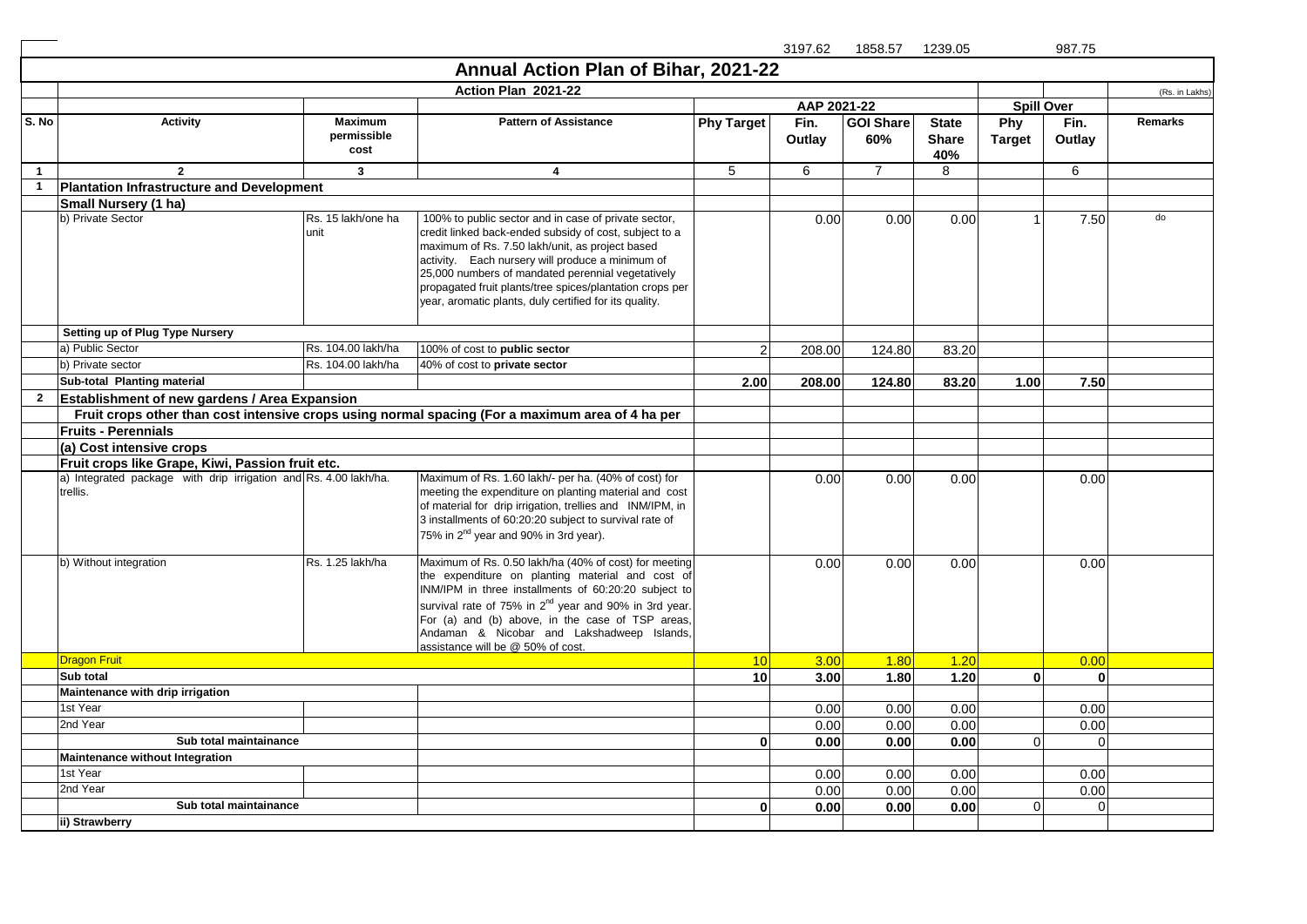| a) Integrated package with drip irrigation & Rs. 2.80 lakh/ha<br>mulching |                                | Maximum of Rs. 1.12 lakh/ per ha. (40% of cost) for<br>meeting the expenditure on planting material and cost<br>of material for drip irrigation, mulching and INM/IPM,<br>in one installment.                                                                                                                            |              | 0.00   | 0.00   | 0.00   |              | 0.00 |                      |
|---------------------------------------------------------------------------|--------------------------------|--------------------------------------------------------------------------------------------------------------------------------------------------------------------------------------------------------------------------------------------------------------------------------------------------------------------------|--------------|--------|--------|--------|--------------|------|----------------------|
| b) Without integration                                                    | Rs. 1.25 lakh/ha               | Maximum of Rs. 0.50 lakh/ha (40% of cost) for meeting<br>the expenditure on planting material and cost of<br>INM/IPM one installment.<br>For (a) and (b) above, in the case of TSP areas,<br>Andaman & Nicobar and Lakshadweep Islands,<br>assistance will be @ 50% of cost.                                             | 50           | 25.00  | 15.00  | 10.00  |              | 0.00 |                      |
| Sub total                                                                 |                                |                                                                                                                                                                                                                                                                                                                          | 50           | 25.00  | 15.00  | 10.00  | $\mathbf{0}$ | 0.00 |                      |
| iv ) Pineapple (sucker)                                                   |                                |                                                                                                                                                                                                                                                                                                                          |              |        |        |        |              |      |                      |
| Integrated package with drip irrigation.<br>a)                            | Rs. 3.00 lakh/ha               | Maximum of Rs. 1.20 lakh/ha (40% of the cost) for<br>meeting expenditure on planting material, drip irrigation<br>and cost of material for INM/IPM, in 2 installments.                                                                                                                                                   |              | 0.00   | 0.00   | 0.00   |              | 0.00 |                      |
| b) Without integration                                                    | Rs.87,500/ha                   | Maximum of Rs. 0.35 lakh/ha (40% of cost) for meeting<br>the expenditure on planting material and cost of<br>INM/IPM in 2 installments (75:25).<br>For (a) and (b) above, in the case of TSP areas,<br>Andaman & Nicobar and Lakshadweep Islands,<br>assistance will be @ 50% of cost in 2 installments<br>$(75:25)$ .   | 250          | 65.63  | 39.38  | 26.25  |              | 0.00 |                      |
| Sub total                                                                 |                                |                                                                                                                                                                                                                                                                                                                          | 250          | 65.63  | 39.38  | 26.25  | $\bf{0}$     | 0.00 |                      |
| Maintenance without Integration                                           |                                |                                                                                                                                                                                                                                                                                                                          |              |        |        |        |              |      |                      |
| 1st Year                                                                  |                                |                                                                                                                                                                                                                                                                                                                          |              | 0.00   | 0.00   | 0.00   |              | 0.00 |                      |
| Sub total maintainance                                                    |                                |                                                                                                                                                                                                                                                                                                                          | $\mathbf{0}$ | 0.00   | 0.00   | 0.00   | $\bf{0}$     | 0.00 |                      |
| v) Banana (TC)                                                            |                                |                                                                                                                                                                                                                                                                                                                          |              |        |        |        |              |      |                      |
| a) Integrated package with drip irrigation.                               | Rs. 3.00 lakh/ha               | Maximum of Rs. 1.20 lakh/ha (40 % of cost) for<br>meeting the expenditure on planting material and cost<br>of material for drip system, INM/IPM etc., in 2<br>installments (75:25).                                                                                                                                      |              | 0.00   | 0.00   | 0.00   |              | 0.00 |                      |
| b) Without integration                                                    | <mark>Rs. 1.25 lakh/ha.</mark> | Max. of Rs. 0.50 lakh per ha, (40% of cost) for meeting<br>the expenditure on planting material and cost of<br>INM/IPM in 2 installments (75:25).<br>For (a) and (b) above, in the case of TSP areas,<br>Andaman & Nicobar and Lakshadweep Islands,<br>assistance will be @ 50% of cost in 2 installments<br>$(75.25)$ . | 700          | 262.50 | 157.50 | 105.00 |              |      | $(1.8m \times 1.8m)$ |
| Sub total                                                                 |                                |                                                                                                                                                                                                                                                                                                                          | 700          | 262.50 | 157.50 | 105.00 | $\mathbf{0}$ | 0.00 |                      |
| Maintenance without Integration                                           |                                |                                                                                                                                                                                                                                                                                                                          |              |        |        |        |              |      |                      |
| 1st Year                                                                  |                                |                                                                                                                                                                                                                                                                                                                          | 1000         | 125.00 | 75.00  | 50.00  |              | 0.00 |                      |
| Sub total maintainance                                                    |                                |                                                                                                                                                                                                                                                                                                                          | 1000.00      | 125.00 | 75.00  | 50.00  |              | 0.00 |                      |
| vii) Papaya                                                               |                                |                                                                                                                                                                                                                                                                                                                          |              |        |        |        |              |      |                      |
| a) Integrated package with drip irrigation.                               | Rs. 2.00 lakh/ha.              | Maximum of Rs. 0.80 lakh/ha (40% of the cost) for<br>meeting expenditure on planting material, drip irrigation<br>and cost of material for INM/IPM, in 2 installments<br>$(75:25)$ .                                                                                                                                     |              | 0.00   | 0.00   | 0.00   |              | 0.00 |                      |
| b) Without integration                                                    | Rs. 60,000/ha                  | Maximum of Rs. 0.30 lakh/ha (50 % of cost) for<br>meeting the expenditure on planting material and cost<br>of INM/IPM in 2 installments (75:25).<br>For (a) and (b) above, in the case of NE and<br>Himalayan States, TSP areas, Andaman & Nicobar                                                                       | 310.0        | 69.75  | 41.85  | 27.90  |              |      | $0.00$ (1.8m x 1.8m) |
|                                                                           |                                | and Lakshadweep Islands, assistance will be @ 50%<br>of cost in 2 installments (75:25).                                                                                                                                                                                                                                  |              |        |        |        |              |      |                      |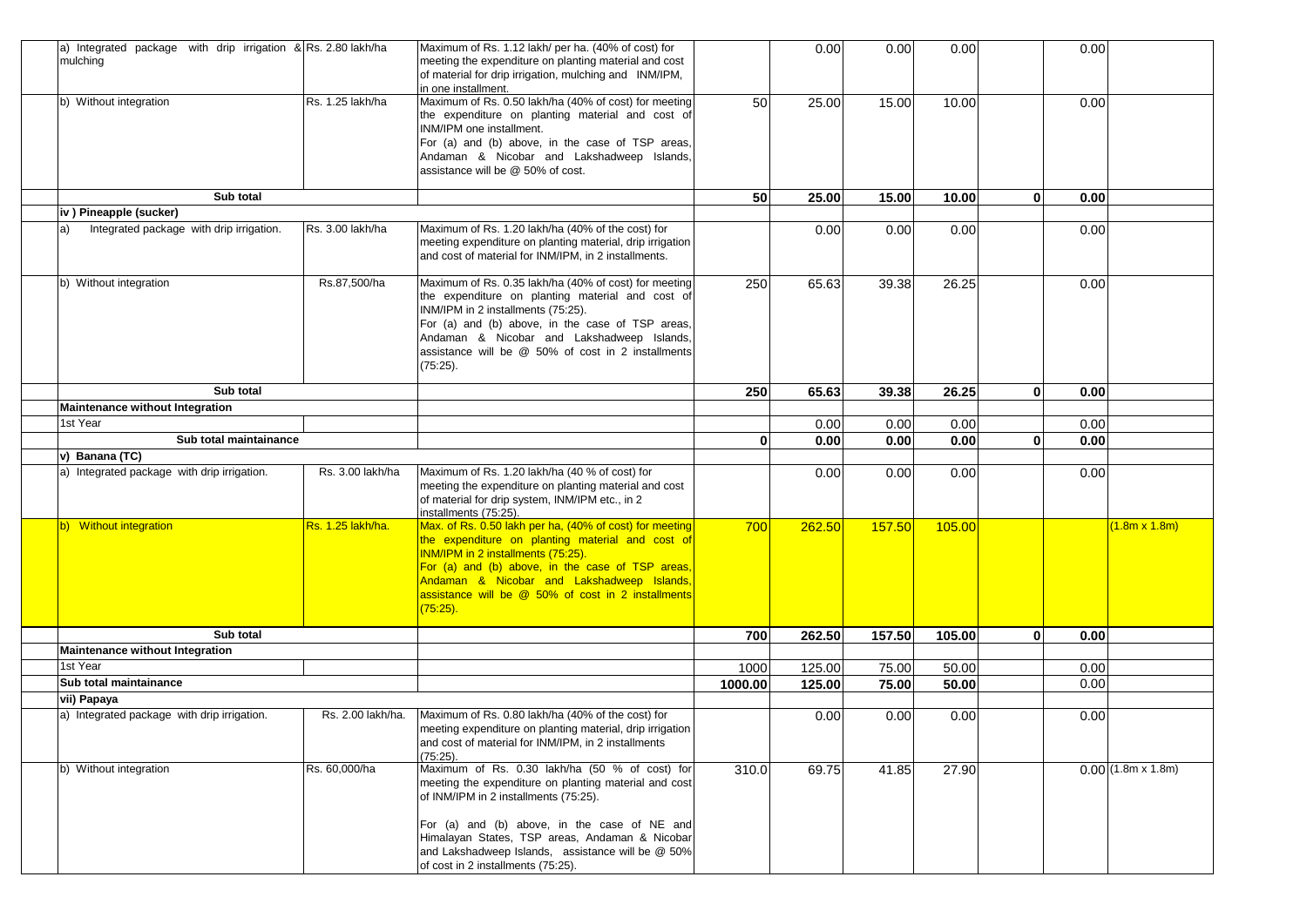|              | Sub total                                                                         |                   |                                                                                                                                                                                                                                                                                                                                                                                                   | 310     | 69.75  | 41.85  | 27.90  | $\mathbf{0}$   | 0.00 |  |
|--------------|-----------------------------------------------------------------------------------|-------------------|---------------------------------------------------------------------------------------------------------------------------------------------------------------------------------------------------------------------------------------------------------------------------------------------------------------------------------------------------------------------------------------------------|---------|--------|--------|--------|----------------|------|--|
|              | <b>Maintenance without Integration</b>                                            |                   |                                                                                                                                                                                                                                                                                                                                                                                                   |         |        |        |        |                |      |  |
|              | 1st Year                                                                          |                   |                                                                                                                                                                                                                                                                                                                                                                                                   | 350     | 26.25  | 15.75  | 10.50  |                | 0.00 |  |
|              | Sub total maintainance                                                            |                   |                                                                                                                                                                                                                                                                                                                                                                                                   | 350     | 26.25  | 15.75  | 10.50  | $\overline{0}$ | 0.00 |  |
|              | ix) High density planting (mango, guava, litchi, pomegranate, apple, citrus etc). |                   |                                                                                                                                                                                                                                                                                                                                                                                                   |         |        |        |        |                |      |  |
|              | a) Integrated package with drip irrigation                                        | Rs. 1.50 lakh /ha | Maximum of Rs. 0.60 lakh per ha. (40% of cost) for<br>meeting the expenditure on planting material, cost of<br>drip system, INM/IPM, canopy management etc., in 3<br>installments of 60:20:20 subject to survival rate of 75%<br>in 2nd year and 90% in 3 <sup>rd</sup> year).                                                                                                                    |         | 0.00   | 0.00   | 0.00   |                | 0.00 |  |
|              | b) Without Integration.                                                           | Rs. 1.00 lakh/ha. | Maximum of Rs. 0.40 lakh/ha (40% of the cost) for<br>meeting the expenditure on planting material and cost<br>of INM/IPM in 3 installments (60:20:20).<br>For (a) and (b) above, in the case of TSP areas,<br>Andaman & Nicobar and Lakshadweep Islands,<br>assistance will be @ 50% of cost in 3 installments of<br>60:20:20 subject to survival rate of 75% in 2nd year<br>and 90% in 3rd year) |         | 0.00   | 0.00   | 0.00   |                | 0.00 |  |
|              | <b>Mango</b>                                                                      |                   |                                                                                                                                                                                                                                                                                                                                                                                                   | 250.0   | 60.00  | 36.00  | 24.00  |                |      |  |
|              | Litchi                                                                            |                   |                                                                                                                                                                                                                                                                                                                                                                                                   | 150.0   | 36.00  | 21.60  | 14.40  |                |      |  |
|              | Guava                                                                             |                   |                                                                                                                                                                                                                                                                                                                                                                                                   | 30.0    | 7.20   | 4.32   | 2.88   |                |      |  |
|              | Sub total                                                                         |                   |                                                                                                                                                                                                                                                                                                                                                                                                   | 430     | 103.20 | 61.92  | 41.28  | $\mathbf{0}$   | 0.00 |  |
|              | Maintenance without Integration                                                   |                   |                                                                                                                                                                                                                                                                                                                                                                                                   |         |        |        |        |                |      |  |
|              | 1st Year                                                                          |                   |                                                                                                                                                                                                                                                                                                                                                                                                   |         |        |        |        |                | 0.00 |  |
|              | Mango                                                                             |                   |                                                                                                                                                                                                                                                                                                                                                                                                   | 500.00  | 40.00  | 24.00  | 16.00  |                |      |  |
|              | 2nd Year                                                                          |                   |                                                                                                                                                                                                                                                                                                                                                                                                   |         |        |        |        |                |      |  |
|              | Mango                                                                             |                   |                                                                                                                                                                                                                                                                                                                                                                                                   | 300.00  | 24.00  | 14.40  | 9.60   |                | 0.00 |  |
|              | Sub total maintainance                                                            |                   |                                                                                                                                                                                                                                                                                                                                                                                                   | 800.00  | 64.00  | 38.40  | 25.60  | 0.00           | 0.00 |  |
|              | (b) Fruit crops other than cost intensive crops using normal spacing              |                   |                                                                                                                                                                                                                                                                                                                                                                                                   |         |        |        |        |                |      |  |
|              | a) Integrated package with drip irrigation                                        | Rs. 1.00 lakh/ha  | Maximum of Rs. 0.40 lakh/ ha. (40% of cost) for<br>meeting the expenditure on planting material, cost of<br>drip system, INM/IPM, canopy management etc in 3<br>installments of 60:20:20 subject to survival rate of 75%<br>in 2nd year & 90% in 3rd year for perennial crops and<br>for non perennial crops in 2 installments of 75:25.                                                          |         | 0.00   | 0.00   | 0.00   |                | 0.00 |  |
|              | Aonla                                                                             |                   |                                                                                                                                                                                                                                                                                                                                                                                                   | 40      | 9.60   | 5.76   | 3.84   |                |      |  |
|              | Jamun                                                                             |                   |                                                                                                                                                                                                                                                                                                                                                                                                   | 10      | 2.40   | 1.44   | 0.96   |                |      |  |
|              | Bael                                                                              |                   |                                                                                                                                                                                                                                                                                                                                                                                                   |         | 0.00   | 0.00   | 0.00   |                |      |  |
|              | Jackfruit                                                                         |                   |                                                                                                                                                                                                                                                                                                                                                                                                   | 32      | 7.68   | 4.61   | 3.07   |                |      |  |
|              | b) Without Integration                                                            | Rs. 60,000/ha     | Maximum of Rs. 0.30 lakh/ha (50 % of cost) for<br>meeting the expenditure on planting material and cost<br>of INM/IPM in 3 installments of 60:20:20.                                                                                                                                                                                                                                              |         | 0.00   | 0.00   | 0.00   |                | 0.00 |  |
|              | Sub total                                                                         |                   |                                                                                                                                                                                                                                                                                                                                                                                                   | 82      | 19.68  | 11.81  | 7.87   | 0.00           | 0.00 |  |
| $\mathbf{3}$ | Vegetable (For maximum area of 2 ha per beneficiary)                              |                   |                                                                                                                                                                                                                                                                                                                                                                                                   |         |        |        |        |                |      |  |
|              | Hybrid <b>Executive Service Service Service Service</b>                           | Rs.50,000/ha      | 40% of cost in general areas                                                                                                                                                                                                                                                                                                                                                                      | 2500.00 | 500.00 | 300.00 | 200.00 |                | 0.00 |  |
|              | <b>Sub-total</b>                                                                  |                   |                                                                                                                                                                                                                                                                                                                                                                                                   | 2500.00 | 500.00 | 300.00 | 200.00 | $\overline{0}$ | 0.00 |  |
|              | Flowers (For a maximum of 2 ha per beneficiary)                                   |                   |                                                                                                                                                                                                                                                                                                                                                                                                   |         |        |        |        |                |      |  |
|              | <b>Cut flowers</b>                                                                |                   |                                                                                                                                                                                                                                                                                                                                                                                                   |         |        |        |        |                |      |  |
|              | Small & Marginal Farmers                                                          | Rs. 1.00 lakh/ha  | 40% of cost                                                                                                                                                                                                                                                                                                                                                                                       |         | 0.00   | 0.00   | 0.00   |                | 0.00 |  |
|              | Other farmers                                                                     | do                | 25% of the cost                                                                                                                                                                                                                                                                                                                                                                                   |         | 0.00   | 0.00   | 0.00   |                | 0.00 |  |
|              | <b>Bulbulous flowers</b>                                                          |                   |                                                                                                                                                                                                                                                                                                                                                                                                   |         |        |        |        |                |      |  |
|              | Small & Marginal Farmers                                                          | Rs. 1.50 lakh/ha  | 40 % of the cost                                                                                                                                                                                                                                                                                                                                                                                  | 100.0   | 60.00  | 36.00  | 24.00  |                | 0.00 |  |
|              | Other farmers                                                                     | do                |                                                                                                                                                                                                                                                                                                                                                                                                   |         | 0.00   | 0.00   | 0.00   |                | 0.00 |  |
|              |                                                                                   |                   | 25% of cost                                                                                                                                                                                                                                                                                                                                                                                       |         |        |        |        |                |      |  |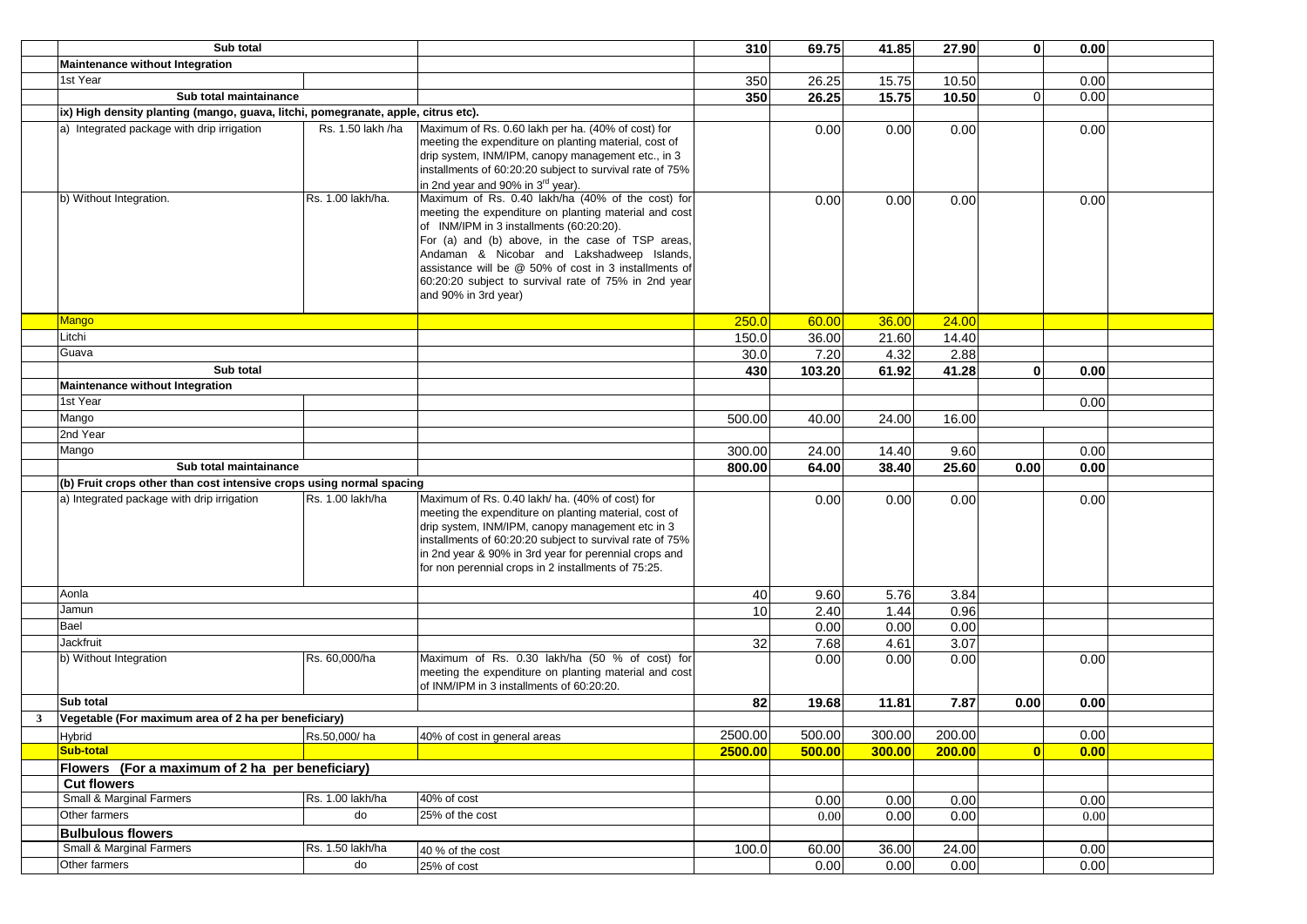|   | <b>Loose Flowers</b>                                              |                      |                                                                                                         |                    |                   |                  |                 |                  |              |                         |
|---|-------------------------------------------------------------------|----------------------|---------------------------------------------------------------------------------------------------------|--------------------|-------------------|------------------|-----------------|------------------|--------------|-------------------------|
|   | <b>Small &amp; Marginal Farmers</b>                               | Rs. 40,000/ha        | 40% of cost                                                                                             | 300.0              | 48.00             | 28.80            | 19.20           |                  | 0.00         |                         |
|   | Other farmers                                                     | do                   | 25% of cost                                                                                             |                    | 0.00              | 0.00             | 0.00            |                  | 0.00         |                         |
|   | <b>Sub-total flowers</b>                                          |                      |                                                                                                         | 400.0              | 108.00            | 64.80            | 43.20           | 0.0 <sub>l</sub> | 0.00         |                         |
|   | Spices (For a maximum area of 4 ha per beneficiary)               |                      |                                                                                                         |                    |                   |                  |                 |                  |              |                         |
|   |                                                                   |                      |                                                                                                         |                    |                   |                  |                 |                  |              |                         |
|   | Seed spice and Rhizomatic spices                                  | Rs.30,000/ha         | Maximum of Rs. 12,000/- per ha. (40% of cost) for                                                       | 270                | 32.40             | 19.44            | 12.96           |                  | 0.00         |                         |
|   |                                                                   |                      | meeting the expenditure on planting material and cost<br>of material for INM/IPM etc).                  |                    |                   |                  |                 |                  |              |                         |
|   | Perennial spices                                                  | Rs. 50,000/ha        | Maximum of Rs. 20,000/- per ha (@40% of cost) for                                                       |                    | 0.00              | 0.00             | 0.00            |                  | 0.00         |                         |
|   | (black pepper)                                                    |                      | meeting the expenditure on planting material and cost                                                   |                    |                   |                  |                 |                  |              |                         |
|   |                                                                   |                      | of material for INM/IPM etc.                                                                            |                    |                   |                  |                 |                  |              |                         |
|   |                                                                   |                      | For (i) and (ii) above, in the case of TSP areas,                                                       |                    |                   |                  |                 |                  |              |                         |
|   |                                                                   |                      | Andaman and Lakshadweep Islands, assistance will be                                                     |                    |                   |                  |                 |                  |              |                         |
|   |                                                                   |                      | @ 50% of cost.                                                                                          |                    |                   |                  |                 |                  |              |                         |
|   | Sub-total spices                                                  |                      |                                                                                                         | 270                | 32.40             | 19.44            | 12.96           | $\mathbf{0}$     | 0.00         |                         |
|   | Aromatic Plants (For a maximum area of 4 ha per beneficiary)      |                      |                                                                                                         |                    |                   |                  |                 |                  |              |                         |
|   | (a) Cost intensive aromatic plants                                | Rs. 1,00,000/ha      | 40% of cost, subject to a maximum of Rs.40,000/- per                                                    |                    | 0.00              | 0.00             | 0.00            |                  | 0.00         |                         |
|   |                                                                   |                      | ha, for meeting the expenditure on planting material                                                    |                    |                   |                  |                 |                  |              |                         |
|   | (b) Other aromatic plants                                         | Rs. 40.000/ha        | and cost of material for INM/IPM etc.<br>40% of cost, subject to a maximum of Rs.16,000/- per           | 250.0              | 40.00             | 24.00            | 16.00           |                  | 0.00         |                         |
|   |                                                                   |                      | ha, for meeting the expenditure on planting material                                                    |                    |                   |                  |                 |                  |              |                         |
|   |                                                                   |                      | and cost of material for INM/IPM etc.                                                                   |                    |                   |                  |                 |                  |              |                         |
|   |                                                                   |                      | For (i) and (ii) above, in the case of TSP areas,                                                       |                    |                   |                  |                 |                  |              |                         |
|   |                                                                   |                      | Andaman & Nicobar and Lakshadweep Islands,                                                              |                    |                   |                  |                 |                  |              |                         |
|   |                                                                   |                      | assistance will be @ 50% of cost.                                                                       |                    |                   |                  |                 |                  |              |                         |
|   | <b>Sub-total aromatics</b>                                        |                      |                                                                                                         | 250.0              | 40.00             | 24.00            | 16.00           | 0.0 <sub>1</sub> | 0.00         |                         |
|   | <b>Grand Total Area Expansion</b>                                 |                      |                                                                                                         | 5252.00<br>2150.00 | 1229.16<br>215.25 | 737.49<br>129.15 | 491.66<br>86.10 | 0.00<br>0.00     | 0.00<br>0.00 |                         |
| 5 | <b>Grand Total Area Expansion maintenance</b><br><b>Mushrooms</b> |                      |                                                                                                         |                    |                   |                  |                 |                  |              |                         |
|   | <b>Production unit</b>                                            |                      |                                                                                                         |                    |                   |                  |                 |                  |              |                         |
|   | <b>Public Sector</b>                                              | Rs. 20.00 lakh/ unit | 100% of the cost.                                                                                       |                    | 0.00              | 0.00             | 0.00            |                  | 0.00         |                         |
|   | <b>Private Sector</b>                                             | Rs. 20.00 lakh/ unit | 40% of cost for private sector, for meeting the                                                         | 10.0               | 80.00             | 48.00            | 32.00           | 8.0              | 64.00        |                         |
|   |                                                                   |                      | expenditure on infrastructure, as credit linked back                                                    |                    |                   |                  |                 |                  |              |                         |
|   |                                                                   |                      | ended subsidv.                                                                                          |                    |                   |                  |                 |                  |              |                         |
|   | Spawn making unit                                                 |                      |                                                                                                         |                    |                   | 0.00             | 0.00            |                  |              |                         |
|   | <b>Public Sector</b>                                              | Rs. 15 lakh/ unit    | 100% of the cost.                                                                                       |                    | 0.00              | 0.00             | 0.00            |                  | 0.00         |                         |
|   | <b>Private Sector</b>                                             | Rs. 15 lakh/ unit    | 40% of cost for private sector, for meeting the<br>expenditure on infrastructure, as credit linked back |                    | 0.00              | 0.00             | 0.00            |                  |              |                         |
|   |                                                                   |                      | ended subsidy.                                                                                          |                    |                   |                  |                 |                  |              |                         |
|   | <b>Compost making unit</b>                                        |                      |                                                                                                         |                    |                   | 0.00             | 0.00            |                  |              |                         |
|   | <b>Public Sector</b>                                              | Rs. 20.00 lakh/ unit | 100% of the cost.                                                                                       |                    | 0.00              | 0.00             | 0.00            |                  | 0.00         |                         |
|   | <b>Private Sector</b>                                             | Rs. 20.00 lakh/ unit | 40% of cost for private sector, for meeting the                                                         |                    | 0.00              | 0.00             | 0.00            |                  |              | 0.00 Includes committed |
|   |                                                                   |                      | expenditure on infrastructure, as credit linked back                                                    |                    |                   |                  |                 |                  |              | liabilities of previous |
|   | Sub-total mushrooms                                               |                      | ended subsidv.                                                                                          | 10.00              | 80.00             | 48.00            | 32.00           | 8.00             | 64.00        | years                   |
| 6 | Rejuvenation/replacement of senile plantation                     | Rs. 40,000/ha        | 50% of the total cost subject to a maximum of Rs.                                                       |                    | 0.00              | 0.00             | 0.00            |                  | 0.00         |                         |
|   | including Canopy management. Mango                                |                      | 20,000/ha limited to two ha per beneficiary.                                                            |                    |                   |                  |                 |                  |              |                         |
|   | Sub-total                                                         |                      |                                                                                                         | $\mathbf{0}$       | 0.00              | 0.00             | 0.00            | $\mathbf{0}$     | 0.00         |                         |
| 7 | <b>Creation of Water resources</b>                                |                      |                                                                                                         |                    |                   |                  |                 |                  |              |                         |
|   | Sub-total                                                         |                      |                                                                                                         | $\mathbf{0}$       | 0.00              | 0.00             | 0.00            | $\mathbf{0}$     | 0.00         |                         |
| 8 | <b>Protected cultivation</b>                                      |                      |                                                                                                         |                    |                   |                  |                 |                  |              |                         |
|   | (b) Naturally ventilated system                                   |                      |                                                                                                         |                    |                   |                  |                 |                  |              |                         |
|   | (i) Tubular structur                                              | Rs.1060/Sq.m         | 50% of the cost limited to 4000 Sq.m per beneficiary.                                                   |                    | 0.00              | 0.00             | 0.00            |                  | 0.00         |                         |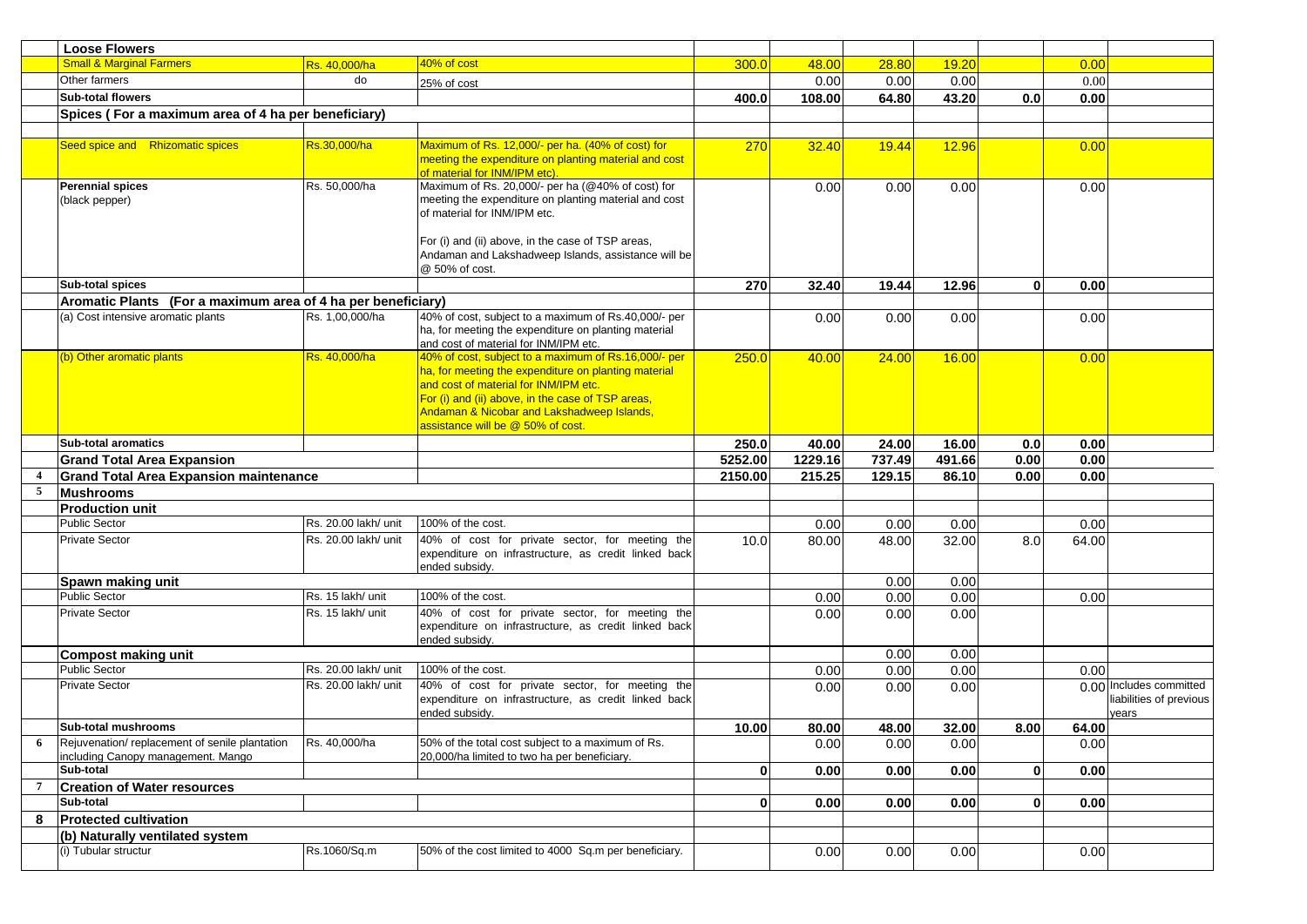|    | Hilly areas.                                                                                                  | Rs.1290/Sq.m                    | do                                                                                                                                       |              | 0.00   | 0.00   | 0.00          |              | 0.00         |                                                                                                                     |
|----|---------------------------------------------------------------------------------------------------------------|---------------------------------|------------------------------------------------------------------------------------------------------------------------------------------|--------------|--------|--------|---------------|--------------|--------------|---------------------------------------------------------------------------------------------------------------------|
|    | (i) Tubular structur                                                                                          | Rs. 935/Sq.m (>500              | 50% of the cost limited to 4000 Sq.m per beneficiary.                                                                                    |              | 0.00   | 0.00   | 0.00          |              | 0.00         |                                                                                                                     |
|    |                                                                                                               | Sq. m up to 1008 Sq.            |                                                                                                                                          |              |        |        |               |              |              |                                                                                                                     |
|    |                                                                                                               | m)                              |                                                                                                                                          |              |        |        |               |              |              |                                                                                                                     |
|    | c) Plastic Mulching<br><b>Plastic Mulching</b>                                                                | Rs. 32,000/ha                   |                                                                                                                                          |              |        | 0.00   | 0.00          |              |              |                                                                                                                     |
|    | <b>Plastic Mulching</b>                                                                                       |                                 | 50% of the total cost limited to 2 ha per beneficiary.<br>Rs. 36,800/ha for hilly 50% of the total cost limited to 2 ha per beneficiary. | 500.00       | 80.00  | 48.00  | 32.00<br>0.00 |              | 0.00<br>0.00 |                                                                                                                     |
|    |                                                                                                               | areas                           |                                                                                                                                          |              | 0.00   | 0.00   |               |              |              |                                                                                                                     |
|    | d) Shade Net House                                                                                            |                                 |                                                                                                                                          |              |        | 0.00   | 0.00          |              |              |                                                                                                                     |
|    | Tubular structure                                                                                             | Rs. 710/Sq.m                    | 50% of cost limited to 4000 Sq.m per beneficiary.                                                                                        |              | 0.00   | 0.00   | 0.00          | 2.00         | 71.00        |                                                                                                                     |
|    | i) Tubular structure                                                                                          | areas                           | Rs. 816/Sq.m for hilly 50% of cost limited to 4000 Sq.m per beneficiary.                                                                 |              | 0.00   | 0.00   | 0.00          |              | 0.00         |                                                                                                                     |
|    | ii) Wooden structure                                                                                          | Rs. 492/Sq.m                    | 50% of cost limited to 20 units<br>(each unit not to<br>exceed 200 Sq.m) per beneficiary.                                                |              | 0.00   | 0.00   | 0.00          |              | 0.00         |                                                                                                                     |
|    | i) Wooden structure                                                                                           | Rs. 566/Sq.m for hilly<br>areas | 50% of cost limited to 20 units<br>(each unit not to<br>exceed 200 Sq.m) per beneficiary.                                                |              | 0.00   | 0.00   | 0.00          |              | 0.00         |                                                                                                                     |
|    | ii) Bamboo structure                                                                                          | Rs.360/Sq.m                     | 50% of cost limited to 20 units (each unit not to exceed<br>200 sq. m) per beneficiary.                                                  |              | 0.00   | 0.00   | 0.00          |              | 0.00         |                                                                                                                     |
|    | ii) Bamboo structure                                                                                          | areas                           | Rs. 414/Sq. m for hilly 50% of cost limited to 20 units (each unit not to exceed<br>200 sq. m) per beneficiary.                          |              | 0.00   | 0.00   | 0.00          |              | 0.00         |                                                                                                                     |
|    | <b>Plastic Tunnels</b>                                                                                        | Rs. 60/Sq.m                     | 50% of cost limited 1000 sq. m per beneficiary.                                                                                          |              | 0.00   | 0.00   | 0.00          |              | 0.00         |                                                                                                                     |
|    | <b>Plastic Tunnels</b>                                                                                        | Rs.75/Sq.m for hilly<br>areas.  | 50% of cost limited 1000 sq. m per beneficiary.                                                                                          |              | 0.00   | 0.00   | 0.00          |              | 0.00         |                                                                                                                     |
|    | Walk in tunnels                                                                                               | Rs. 600/ Sq.m                   | 50% of the cost limited to 4000 sq.m. (each unit not to<br>exceed 800 Sq. m per beneficiary).                                            |              | 0.00   | 0.00   | 0.00          |              | 0.00         |                                                                                                                     |
|    | e) Anti Bird/Anti Hail Nets                                                                                   | Rs.35/- per Sq.m                | 50% of cost limited to 5000 Sq.m per beneficiary.                                                                                        |              | 0.00   | 0.00   | 0.00          |              | 0.00         |                                                                                                                     |
|    | f) Cost of planting material & cultivation of high<br>value vegetables grown in poly house                    | Rs.140/Sq. m                    | 50% of cost limited to 4000 Sq.m per beneficiary.                                                                                        | 2.00         | 14.00  | 8.40   | 5.60          |              | 0.00         |                                                                                                                     |
|    | g) Cost of planting material & cultivation of<br>Orchid & Anthurium under poly house/shade net<br>house.      | Rs. 700/Sq.m                    | 50% of cost limited to 4000 Sq. m per beneficiary.                                                                                       |              | 0.00   | 0.00   | 0.00          |              | 0.00         |                                                                                                                     |
|    | h) Cost of planting material & cultivation of<br>Carnation & Gerbera under poly house/shade<br>net house.     | Rs. 610/Sq.m                    | 50% of cost limited to 4000 Sq. m per beneficiary.                                                                                       |              | 0.00   | 0.00   | 0.00          |              | 0.00         |                                                                                                                     |
|    | i) Cost of planting material & cultivation of Rose Rs. 426/Sq.m<br>and lilum under poly house/shade net house |                                 | 50% of cost limited to 4000 Sq. m per beneficiary.                                                                                       |              | 0.00   | 0.00   | 0.00          |              | 0.00         |                                                                                                                     |
|    | Sub-total protected cultivation                                                                               |                                 |                                                                                                                                          | 502.00       | 94.00  | 56.40  | 37.60         | 2.00         | 71.00        |                                                                                                                     |
| 9  | Promotion of Integrated Nutrient Management(INM)/ Integrated Pest Management (IPM)                            |                                 |                                                                                                                                          |              |        |        |               |              |              |                                                                                                                     |
|    | Promotion of IPM                                                                                              | Rs. 4000/ha                     | 30% of cost subject to a maximum of Rs 1200/ha<br>limited to 4.00 ha/ beneficiary.                                                       |              | 0.00   | 0.00   | 0.00          |              |              | 0.00 To be need based and<br>taken up after<br>identifying problem of<br>pest / disease and<br>nutrient deficiency. |
|    | Sub-total INM / IPM                                                                                           |                                 |                                                                                                                                          | $\mathbf{0}$ | 0.00   | 0.00   | 0.00          | 0            | 0.00         |                                                                                                                     |
| 10 | <b>Adoption Organic Farming</b>                                                                               |                                 |                                                                                                                                          |              |        |        |               |              |              |                                                                                                                     |
|    | Sub-total                                                                                                     |                                 |                                                                                                                                          | 0.00         | 0.00   | 0.00   | 0.00          | 0.00         | 0.00         |                                                                                                                     |
|    | Certification for Good Agricultural Practices   Rs. 10,000/ ha<br>(GAP), Including infrastructure             |                                 | 50% of the cost for maximum of 4ha/beneficiary.                                                                                          |              | 0.00   | 0.00   | 0.00          |              | 0.00         |                                                                                                                     |
|    | 11 Pollination support through beekeeping                                                                     |                                 |                                                                                                                                          |              |        |        |               |              |              |                                                                                                                     |
|    | Production of nucleus stock (Public sector)                                                                   | Rs. 20.00 lakh                  | 100% of the cost.                                                                                                                        |              | 0.00   | 0.00   | 0.00          |              | 0.00         |                                                                                                                     |
|    | Production of bee colonies by bee breeder                                                                     | Rs. 10.00 lakh                  | 40% of cost for producing min. of 2000 colonies / year                                                                                   |              | 0.00   | 0.00   | 0.00          |              | 0.00         |                                                                                                                     |
|    | Honey bee colony                                                                                              | Rs.2000/colony of 8<br>frames   | 40% of cost limited to 50 colonies / beneficiary.                                                                                        | 15000        | 120.00 | 72.00  | 48.00         |              | 0.00         |                                                                                                                     |
|    | <b>Hives</b>                                                                                                  | Rs 2000/ per hive.              | 40% of cost limited to 50 colonies / beneficiary.                                                                                        | 15000        | 120.00 | 72.00  | 48.00         |              | 0.00         |                                                                                                                     |
|    | Equipment including honey extractor (4 frame),<br>food grade container (30 kg), net, etc.                     | Rs. 20,000/set                  | 40% of the cost limited to one set per beneficiary.                                                                                      | 600          | 48.00  | 28.80  | 19.20         |              | 0.00         |                                                                                                                     |
|    | Sub-total                                                                                                     |                                 |                                                                                                                                          | 30600        | 288.00 | 172.80 | 115.20        | $\mathbf{0}$ | $\mathbf{0}$ |                                                                                                                     |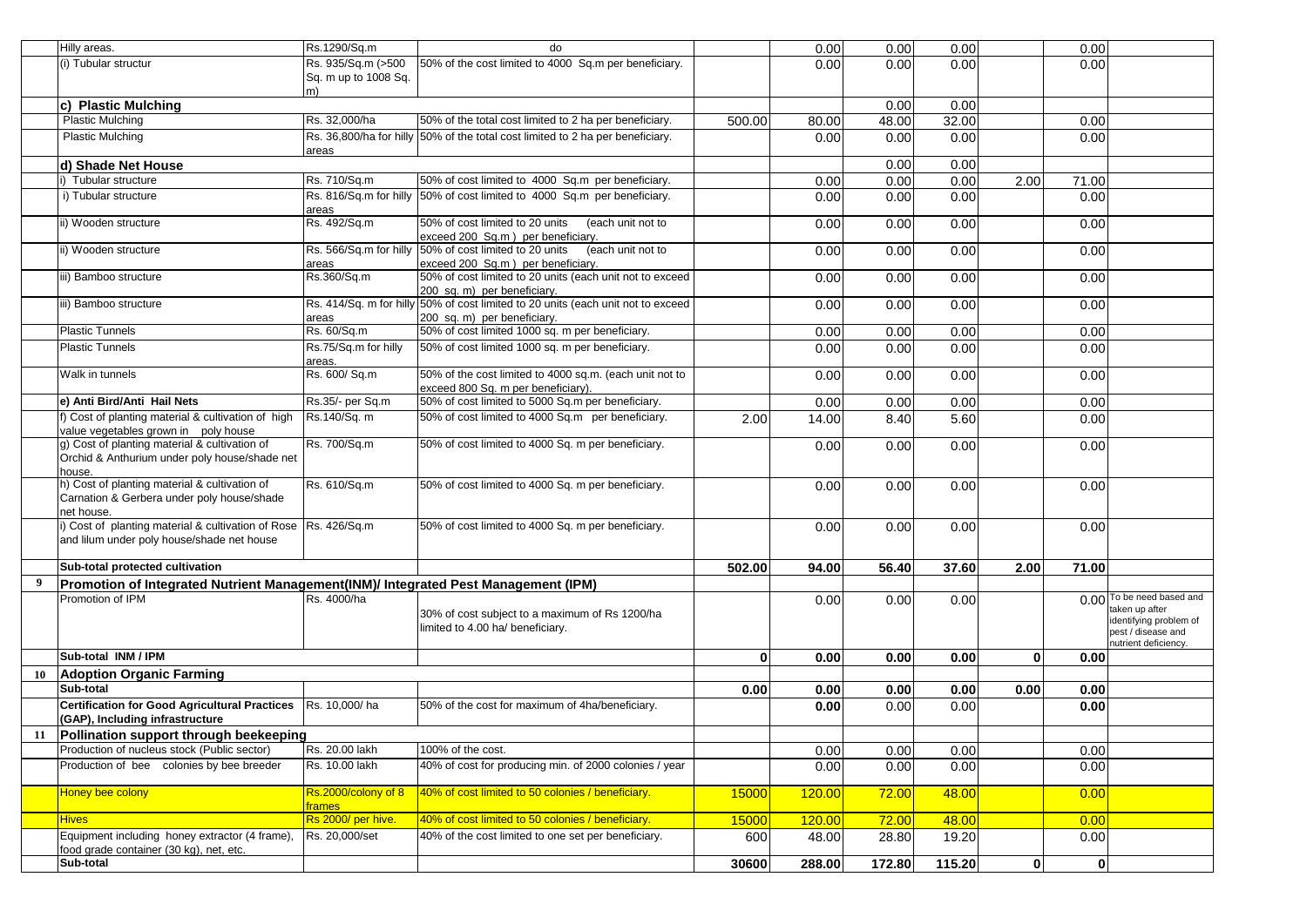| 12 | <b>Horticulture Mechanization</b>                                                                         |                                           |                                                                                                                      |                |        |        |       |          |        |                                |
|----|-----------------------------------------------------------------------------------------------------------|-------------------------------------------|----------------------------------------------------------------------------------------------------------------------|----------------|--------|--------|-------|----------|--------|--------------------------------|
|    | Sub-total                                                                                                 |                                           |                                                                                                                      | $\mathbf{0}$   | 0.00   | 0.00   | 0.00  | $\bf{0}$ | 0.00   |                                |
|    | <b>Technology Dissemination through</b>                                                                   | Rs. 25.00 lakh                            | 75 % of cost in farmers' field and 100% of cost in farms                                                             |                |        | 0.00   | 0.00  | 36       |        | 675.00 Project to be submitted |
| 13 | demonstration/ Front Line Demonstration                                                                   |                                           | belonging to Public Sector, SAUs etc. No change                                                                      |                |        |        |       |          |        |                                |
|    | (FLD)                                                                                                     |                                           |                                                                                                                      |                |        |        |       |          |        |                                |
| 14 |                                                                                                           | <b>INTEGRATED POST HARVEST MANAGEMENT</b> |                                                                                                                      |                |        |        |       |          |        |                                |
|    | Pack house / On farm collection & storage                                                                 |                                           | Rs. 4.00 lakh/unit with 50% of the capital cost.                                                                     | 5 <sub>l</sub> | 10.00  | 6.00   | 4.00  | 9        | 18.00  |                                |
|    | unit                                                                                                      | size of 9Mx6M                             |                                                                                                                      |                |        |        |       |          |        |                                |
|    | Integrated pack house with facilities for conveyer Rs. 50.00 lakh per                                     |                                           | Credit linked back-ended subsidy @ 35% of the cost of                                                                |                |        |        |       |          |        |                                |
|    | belt, sorting, grading units, washing, drying and                                                         | unit with size of                         | project in general areas and 50% of cost in case Hilly                                                               |                |        |        |       |          |        |                                |
|    | weighing.                                                                                                 | 9Mx18M                                    | & Scheduled areas, per beneficiary.                                                                                  |                |        |        |       |          |        |                                |
|    | a) General Area                                                                                           | Rs. 50.00 lakh per                        | Credit linked back-ended subsidy @ 35% of the cost of                                                                | $\overline{2}$ | 35.00  | 21.00  | 14.00 |          | 0.00   |                                |
|    |                                                                                                           | unit with size of                         | project in general areas and 50% of cost in case Hilly                                                               |                |        |        |       |          |        |                                |
|    |                                                                                                           | 9Mx18M                                    | & Scheduled areas, per beneficiary.<br>Credit linked back-ended subsidy @ 35% of the cost of                         |                |        |        |       |          |        |                                |
|    | b) Hilly Area                                                                                             | Rs. 50.00 lakh per<br>unit with size of   | project in general areas and 50% of cost in case Hilly                                                               |                | 0.00   | 0.00   | 0.00  |          | 0.00   |                                |
|    |                                                                                                           | 9Mx18M                                    | & Scheduled areas, per beneficiary.                                                                                  |                |        |        |       |          |        |                                |
|    | Pre-cooling unit                                                                                          | Rs. 25.00 lakh / unit                     | Credit linked back-ended subsidy @ 35% of the cost of                                                                | $\overline{2}$ | 17.50  | 10.50  | 7.00  |          | 0.00   |                                |
|    |                                                                                                           | with capacity of                          | project in general areas and 50% of cost in case Hilly                                                               |                |        |        |       |          |        |                                |
|    |                                                                                                           | 6MT.                                      | & Scheduled areas, per beneficiary.                                                                                  |                |        |        |       |          |        |                                |
|    | Pre-cooling unit (Hilly areas)                                                                            | Rs. 25.00 lakh / unit                     | Credit linked back-ended subsidy @ 35% of the cost of                                                                |                | 0.00   | 0.00   | 0.00  |          | 0.00   |                                |
|    |                                                                                                           | with capacity of                          | project in general areas and 50% of cost in case Hilly                                                               |                |        |        |       |          |        |                                |
|    |                                                                                                           | 6MT.                                      | & Scheduled areas, per beneficiary.                                                                                  |                |        |        |       |          |        |                                |
|    | Cold room (staging)                                                                                       | Rs. 15.00 lakh/ unit of                   | Credit linked back-ended subsidy @ 35% of the cost of                                                                | $\overline{2}$ | 10.50  | 6.30   | 4.20  |          | 0.00   |                                |
|    |                                                                                                           | 30 MT capacity                            | project in general areas and 50% of cost in case Hilly                                                               |                |        |        |       |          |        |                                |
|    |                                                                                                           |                                           | & Scheduled areas, per beneficiary.<br>Rs. 15.00 lakh/ unit of Credit linked back-ended subsidy @ 35% of the cost of |                |        |        |       |          |        |                                |
|    | Cold room (staging) (Hilly areas)                                                                         | 30 MT capacity                            | project in general areas and 50% of cost in case Hilly                                                               |                | 0.00   | 0.00   | 0.00  |          | 0.00   |                                |
|    |                                                                                                           |                                           | & Scheduled areas, per beneficiary.                                                                                  |                |        |        |       |          |        |                                |
|    | Mobile pre- cooling unit                                                                                  | Rs. 25.00 lakh                            | Credit linked back-ended subsidy @ 35% of the cost of                                                                |                | 0.00   | 0.00   | 0.00  |          | 0.00   |                                |
|    |                                                                                                           |                                           | project in general areas and 50% of cost in case Hilly                                                               |                |        |        |       |          |        |                                |
|    |                                                                                                           |                                           | & Scheduled areas, per beneficiary.                                                                                  |                |        |        |       |          |        |                                |
|    | Mobile pre- cooling unit (Hilly areas)                                                                    | Rs. 25.00 lakh                            | Credit linked back-ended subsidy @ 35% of the cost of                                                                |                | 0.00   | 0.00   | 0.00  |          | 0.00   |                                |
|    |                                                                                                           |                                           | project in general areas and 50% of cost in case Hilly                                                               |                |        |        |       |          |        |                                |
|    |                                                                                                           |                                           | & Scheduled areas, per beneficiary.                                                                                  |                |        |        |       |          |        |                                |
|    |                                                                                                           |                                           | Cold Storage (Construction, Expansion and Modernisation)                                                             |                |        |        |       |          |        |                                |
|    | i) Cold storage units Type 1 - basic mezzanine structure with large chamber (of >250 MT) type with single |                                           |                                                                                                                      |                |        |        |       |          |        |                                |
|    | a) General Area                                                                                           | Rs. 8,000/MT, (max                        | Credit linked back-ended subsidy @ 35% of the cost of                                                                |                | 175.00 | 105.00 | 70.00 | 1        | 140.00 |                                |
|    |                                                                                                           | 5,000 MT capacity)                        | project in general areas and 50% of cost in case Hilly                                                               |                |        |        |       |          |        |                                |
|    |                                                                                                           |                                           | & Scheduled areas, per beneficiary.                                                                                  |                |        |        |       |          |        |                                |
|    | b) Hilly Area                                                                                             | Rs. 8,000/MT, (max<br>5,000 MT capacity)  | Credit linked back-ended subsidy @ 35% of the cost of<br>project in general areas and 50% of cost in case Hilly      |                | 0.00   | 0.00   | 0.00  |          | 0.00   |                                |
|    |                                                                                                           |                                           | & Scheduled areas, per beneficiary.                                                                                  |                |        |        |       |          |        |                                |
|    | Technology induction and modernisation of cold-chain                                                      |                                           |                                                                                                                      |                |        |        |       |          |        |                                |
|    | a) General Area                                                                                           | Max Rs. 250.00 lakh                       | Credit linked back-ended subsidy @ 35% of the cost of                                                                | $\overline{2}$ | 175.00 | 105.00 | 70.00 |          |        | 0.00 Project to be submitted   |
|    |                                                                                                           | for modernization of                      | project in general areas and 50% of cost in case Hilly                                                               |                |        |        |       |          |        |                                |
|    |                                                                                                           | PLC equipment,                            | & Scheduled areas, per beneficiary.                                                                                  |                |        |        |       |          |        |                                |
|    |                                                                                                           | packaging lines, dock                     |                                                                                                                      |                |        |        |       |          |        |                                |
|    |                                                                                                           | levelers, advanced                        |                                                                                                                      |                |        |        |       |          |        |                                |
|    |                                                                                                           | graders, alternate                        |                                                                                                                      |                |        |        |       |          |        |                                |
|    |                                                                                                           | technologies,                             |                                                                                                                      |                |        |        |       |          |        |                                |
|    |                                                                                                           | stacking systems,                         |                                                                                                                      |                |        |        |       |          |        |                                |
|    |                                                                                                           | modernization of                          |                                                                                                                      |                |        |        |       |          |        |                                |
|    |                                                                                                           | insulation and                            |                                                                                                                      |                |        |        |       |          |        |                                |
|    |                                                                                                           | refrigeration, etc.<br>Details are in     |                                                                                                                      |                |        |        |       |          |        |                                |
|    |                                                                                                           | Appendix-II                               |                                                                                                                      |                |        |        |       |          |        |                                |
|    |                                                                                                           |                                           |                                                                                                                      |                |        |        |       |          |        |                                |
|    | Ripening chamber<br>project in                                                                            | Rs. 1.00 lakh/MT.                         | -do-                                                                                                                 | 5 <sub>5</sub> | 140.00 | 84.00  | 56.00 | 1        |        | 12.25 Capacity 400 MT          |
|    | general areas                                                                                             |                                           |                                                                                                                      |                |        |        |       |          |        |                                |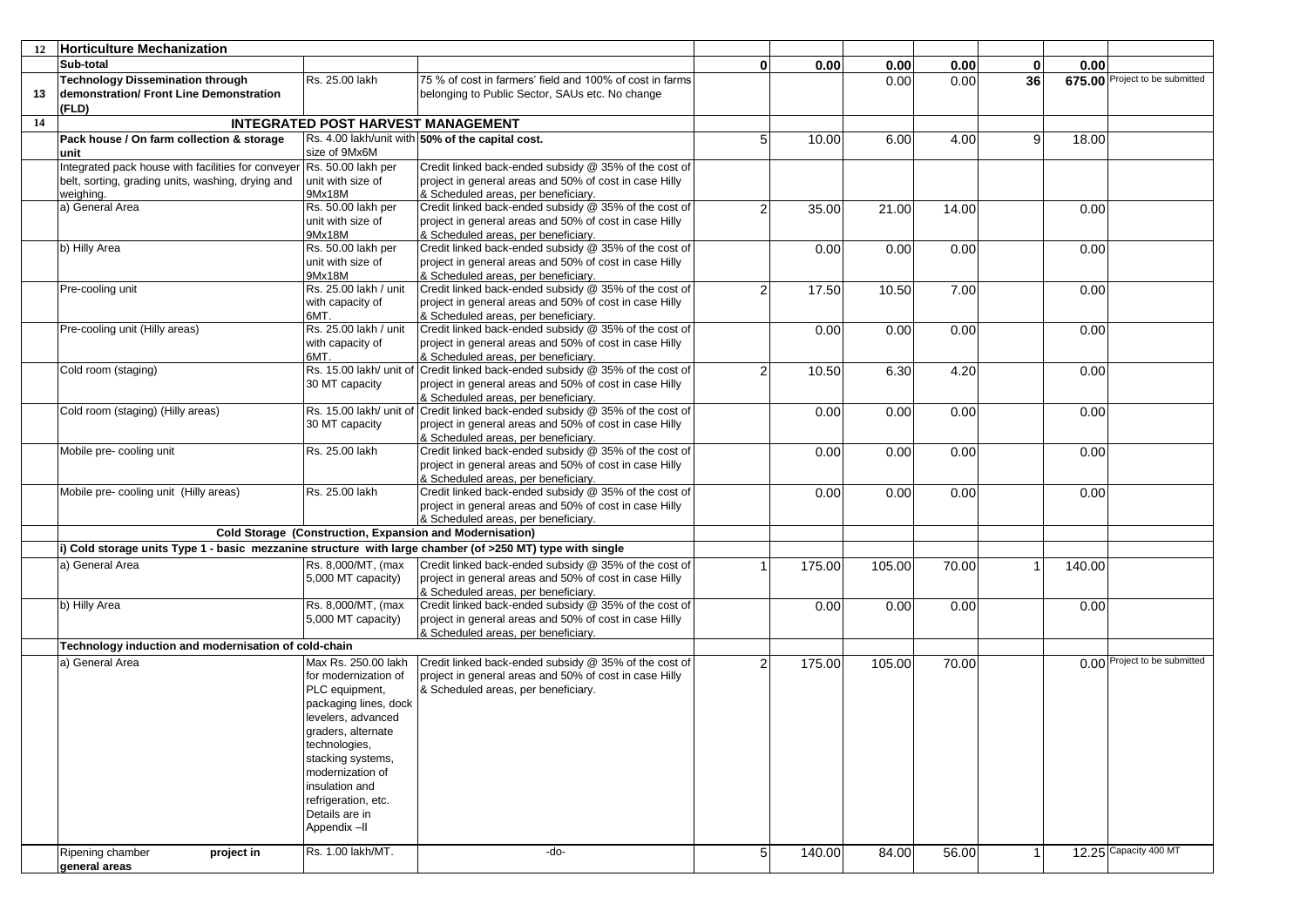|     | Sub-total                                                                    |                                                                                                                                                             |                                                                                                                                                        | 19.00 | 563.00 | 337.80 | 225.20 | 11.00 | 170.25 |                                                                          |
|-----|------------------------------------------------------------------------------|-------------------------------------------------------------------------------------------------------------------------------------------------------------|--------------------------------------------------------------------------------------------------------------------------------------------------------|-------|--------|--------|--------|-------|--------|--------------------------------------------------------------------------|
| 15  | <b>Project Based activities</b>                                              |                                                                                                                                                             |                                                                                                                                                        |       |        |        |        |       |        |                                                                          |
|     | <b>Integrated Supply Chain</b>                                               | 10% of outlay                                                                                                                                               | 50% of cost, based on project proposal.                                                                                                                | 2.00  | 100.00 | 60.00  | 40.00  |       |        |                                                                          |
| jj. | Integrated Cold Chain Supply System                                          |                                                                                                                                                             |                                                                                                                                                        |       |        |        |        |       |        |                                                                          |
|     | a) General Area                                                              | Project Based.<br>Project should<br>comprise of minimum<br>two components<br>listed under C.1 to<br>C.13 above,<br>with maximum cost of<br>Rs. 600.00 lakh. | Credit linked back-ended subsidy @ 35% of the cost of<br>project in general areas and 50% of cost in case Hilly<br>& Scheduled areas, per beneficiary. |       |        | 0.00   | 0.00   |       | 0.00   |                                                                          |
|     | b) Hilly Area                                                                | Project Based.<br>Project should<br>comprise of minimum<br>two components<br>listed under C.1 to<br>C.13 above,<br>with maximum cost of<br>Rs. 600.00 lakh. | Credit linked back-ended subsidy @ 35% of the cost of<br>project in general areas and 50% of cost in case Hilly<br>& Scheduled areas, per beneficiary. |       | 0.00   | 0.00   | 0.00   |       | 0.00   |                                                                          |
| iii | <b>Food processing units</b>                                                 | Rs. 800 lakh/unit                                                                                                                                           | Credit linked back ended capital investment assistance                                                                                                 |       | 0.00   | 0.00   | 0.00   |       | 0.00   |                                                                          |
|     |                                                                              |                                                                                                                                                             | of 50% of cost in the States of J&K, Himachal and<br>Uttarakhand                                                                                       |       |        |        |        |       |        |                                                                          |
| iv  | <b>Centre of Excellence</b>                                                  | Rs.1000.00 lakh/                                                                                                                                            | 100% of cost to public sector. This can be established                                                                                                 |       |        |        | 0.00   |       |        |                                                                          |
|     |                                                                              | centre                                                                                                                                                      | through bi-lateral co-operation also.                                                                                                                  |       |        |        |        |       |        |                                                                          |
| 16  | Human Resource Development (HRD)                                             |                                                                                                                                                             |                                                                                                                                                        |       |        |        |        |       |        |                                                                          |
|     | Skill Development                                                            |                                                                                                                                                             |                                                                                                                                                        |       |        | 0.00   | 0.00   |       |        | 0.00 Rs.16420/ farmer<br>for 200 hours<br>training (100% of the<br>cost) |
|     | HRD for Supervisors & Entrepreneurs                                          | Rs. 20.00 lakh / unit                                                                                                                                       | 100% of the cost in first year.  In subsequent years,<br>cost of infrastructure not to be claimed.                                                     |       | 0.00   | 0.00   | 0.00   |       | 0.00   |                                                                          |
|     | <b>HRD for Gardeners</b>                                                     | Rs. 15.00 lakh / unit                                                                                                                                       | 100% of the cost.                                                                                                                                      |       |        | 0.00   | 0.00   |       | 0.00   |                                                                          |
|     |                                                                              | <b>Training of farmers</b>                                                                                                                                  |                                                                                                                                                        |       |        | 0.00   | 0.00   |       |        |                                                                          |
|     | Within the State                                                             | Rs. 1000/day per<br>farmer including<br>transport                                                                                                           | 100% of the cost.                                                                                                                                      | 6900  | 69.00  | 41.40  | 27.60  |       | 0.00   |                                                                          |
|     | Outside the state                                                            | Project based as per<br>actual.                                                                                                                             | 100% of the cost.                                                                                                                                      |       |        | 0.00   | 0.00   |       | 0.00   |                                                                          |
|     |                                                                              | (e) Exposure visit of farmers                                                                                                                               |                                                                                                                                                        |       |        | 0.00   | 0.00   |       |        |                                                                          |
|     | Outside the State                                                            | Project based as per<br>actual.                                                                                                                             | 100% of the cost.                                                                                                                                      |       | 50.00  | 30.00  | 20.00  |       |        |                                                                          |
|     | Outside India                                                                | Rs. 4.00 lakh /<br>participant                                                                                                                              | Project Based. 100% of air/rail travel cost.                                                                                                           |       | 0.00   | 0.00   | 0.00   |       |        | 0.00 Project to be submitted                                             |
|     |                                                                              |                                                                                                                                                             | Training / study tour of technical staff/ field functionaries                                                                                          |       |        | 0.00   | 0.00   |       |        |                                                                          |
|     | Within the State                                                             | Rs.300/day per<br>participant plus<br>TA/DA, as admissible                                                                                                  | 100% of the cost.                                                                                                                                      |       | 0.00   | 0.00   | 0.00   |       | 0.00   |                                                                          |
|     | Study tour to progressive States/ units (group of<br>minimum 5 participants) | Rs.800/day per<br>participant plus<br>TA/DA, as admissible                                                                                                  | 100% of the cost.                                                                                                                                      |       | 0.00   | 0.00   | 0.00   |       | 0.00   |                                                                          |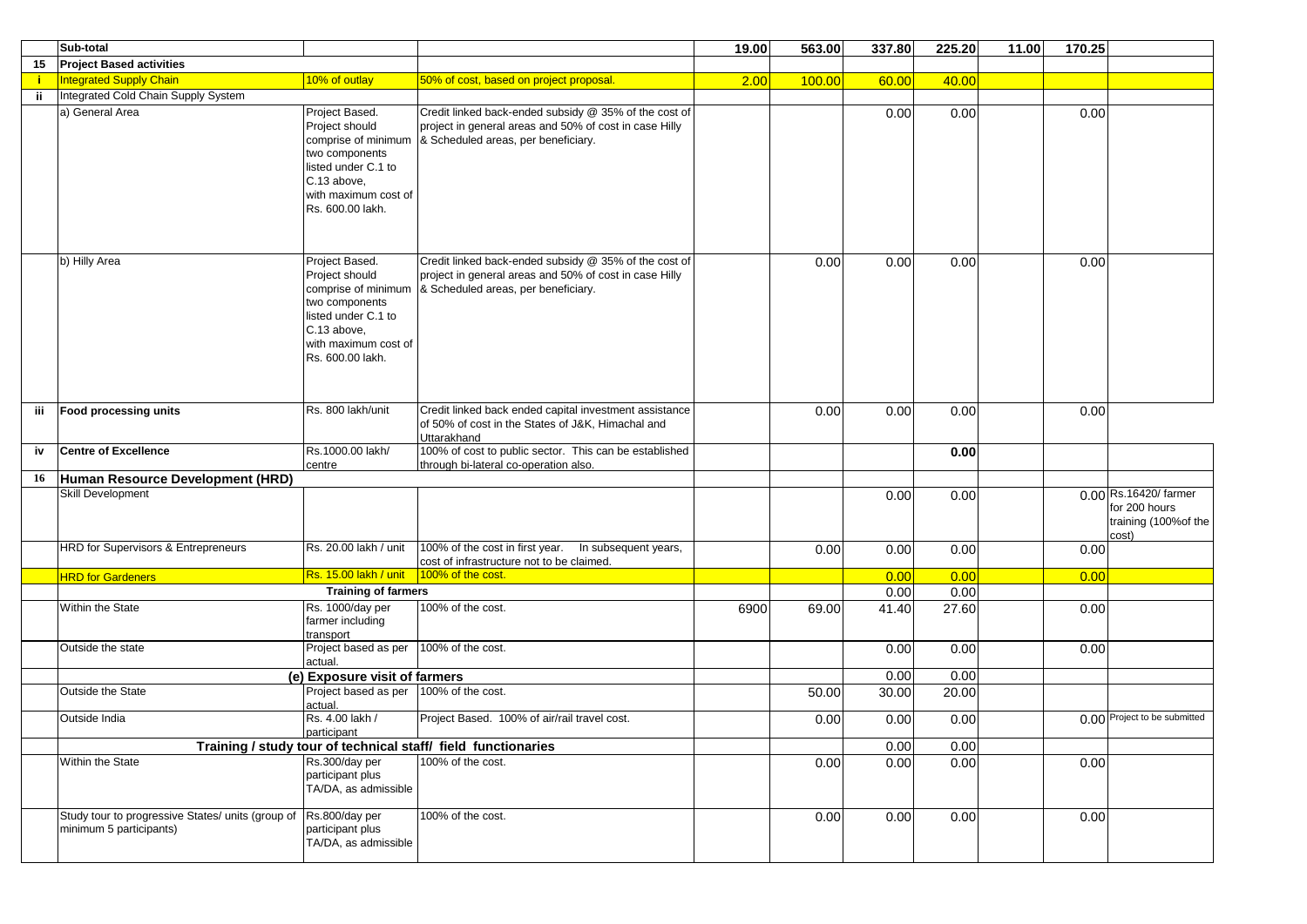|    | Outside India                                                                                                            | Rs. 6.00 lakh /                 | 100% of the cost on actual basis.                                                                |                | 0.00   | 0.00  | 0.00  |          |          | 0.00 Project to be submitted                            |
|----|--------------------------------------------------------------------------------------------------------------------------|---------------------------------|--------------------------------------------------------------------------------------------------|----------------|--------|-------|-------|----------|----------|---------------------------------------------------------|
|    |                                                                                                                          | participant                     |                                                                                                  |                |        |       |       |          |          |                                                         |
|    | Sub-total                                                                                                                |                                 |                                                                                                  | 6900           | 119.00 | 71.40 | 47.60 | $\bf{0}$ | $\Omega$ |                                                         |
| 17 | Promotion of Farmer Producers Organization/<br>FPO/FIG Farmer Interest Groups of 15-20                                   | As per norms issued<br>by SFAC. | As per norms issued by SFAC from time to time.                                                   |                |        | 0.00  | 0.00  |          |          |                                                         |
|    | farmers/20 ha, Growers Associations and tie up                                                                           |                                 |                                                                                                  |                |        |       |       |          |          |                                                         |
| 18 | with Financial Institution and Aggregators.                                                                              |                                 |                                                                                                  |                |        |       |       |          |          |                                                         |
|    | <b>ESTABLISHMENT OF MARKETING INFRASTRUCTURE FOR HORTICULTURAL PRODUCE</b><br>Rural Markets/ Apni mandies/Direct markets |                                 |                                                                                                  |                |        |       |       |          |          | Project to be submitted                                 |
|    | a) General Area                                                                                                          | Rs. 25.00 lakh                  | Credit linked back-ended subsidy @ 40% of the capital                                            |                |        |       |       |          |          |                                                         |
|    |                                                                                                                          |                                 | cost of project in general areas and 55% in case of                                              |                | 0.00   | 0.00  | 0.00  |          | 0.00     |                                                         |
|    |                                                                                                                          |                                 | Hilly & Scheduled areas, per beneficiary.                                                        |                |        |       |       |          |          |                                                         |
|    | b) Hilly Area                                                                                                            | Rs. 25.00 lakh                  | Credit linked back-ended subsidy @ 40% of the capital                                            |                | 0.00   | 0.00  | 0.00  |          |          | 0.00 Project to be submitted                            |
|    |                                                                                                                          |                                 | cost of project in general areas and 55% in case of                                              |                |        |       |       |          |          |                                                         |
|    |                                                                                                                          |                                 | Hilly & Scheduled areas, per beneficiary.                                                        |                |        |       |       |          |          |                                                         |
|    | Retail Markets/ outlets (environmentally controlled)                                                                     |                                 |                                                                                                  |                |        |       |       |          |          |                                                         |
|    | a) General Area                                                                                                          | Rs. 15.00 lakh /unit            | Credit linked back-ended subsidy @ 35% of the capital                                            | $\overline{2}$ | 10.50  | 6.30  | 4.20  |          |          | <b>SLEC</b><br>of<br>Minutes<br>meeting to be submitted |
|    |                                                                                                                          |                                 | cost of project in general areas and 50% in case of<br>Hilly & Scheduled areas, per beneficiary. |                |        |       |       |          |          | along with details of                                   |
|    |                                                                                                                          |                                 |                                                                                                  |                |        |       |       |          |          | beneficiareis, locaiton,                                |
|    |                                                                                                                          |                                 |                                                                                                  |                |        |       |       |          |          | etc to facilitate release<br>of funds.                  |
|    |                                                                                                                          |                                 |                                                                                                  |                |        |       |       |          |          |                                                         |
|    | b) Hilly Area                                                                                                            | Rs. 15.00 lakh /unit            | Credit linked back-ended subsidy @ 35% of the capital                                            |                | 0.00   | 0.00  | 0.00  |          |          | $0.00$ Minutes<br>of<br><b>SLEC</b>                     |
|    |                                                                                                                          |                                 | cost of project in general areas and 50% in case of                                              |                |        |       |       |          |          | meeting to be submitted<br>along with details of        |
|    |                                                                                                                          |                                 | Hilly & Scheduled areas, per beneficiary.                                                        |                |        |       |       |          |          | beneficiareis, locaiton,                                |
|    |                                                                                                                          |                                 |                                                                                                  |                |        |       |       |          |          | etc to facilitate release<br>of funds.                  |
|    |                                                                                                                          |                                 |                                                                                                  |                |        |       |       |          |          |                                                         |
|    | Static/Mobile Vending Cart/ platform with                                                                                | Rs. 30,000/ unit                | 50% of total cost.                                                                               |                | 0.00   | 0.00  | 0.00  |          |          | <b>SLEC</b><br>0.00 Minutes<br>of                       |
|    | cool chamber.                                                                                                            |                                 |                                                                                                  |                |        |       |       |          |          | meeting to be submitted<br>along with details of        |
|    |                                                                                                                          |                                 |                                                                                                  |                |        |       |       |          |          | beneficiareis, locaiton,                                |
|    |                                                                                                                          |                                 |                                                                                                  |                |        |       |       |          |          | etc to facilitate release                               |
|    |                                                                                                                          |                                 |                                                                                                  |                |        |       |       |          |          | of funds.                                               |
|    | Sub-total                                                                                                                |                                 |                                                                                                  | 2.00           | 10.50  | 6.30  | 4.20  | 0.00     | 0.00     |                                                         |
|    | <b>Total MKT</b>                                                                                                         |                                 |                                                                                                  | 2.00           | 10.50  | 6.30  | 4.20  | 0.00     | 0.00     |                                                         |
| 19 | <b>SPECIAL INTERVENTIONS</b>                                                                                             |                                 |                                                                                                  |                |        |       |       |          |          |                                                         |
|    | Innovative interventions not covered under any                                                                           | 10% of outlay                   | 50% of cost, based on project proposal.                                                          |                |        |       |       |          |          |                                                         |
|    | GOI schemes                                                                                                              |                                 |                                                                                                  |                |        |       |       |          |          |                                                         |
|    | Covid 19 emergent requirement                                                                                            |                                 |                                                                                                  |                |        | 0.00  | 0.00  |          |          |                                                         |
|    | Sub-total                                                                                                                |                                 |                                                                                                  | $\bf{0}$       | 0.00   | 0.00  | 0.00  | 0.00     | 0.00     |                                                         |
| 20 | Other Components (Awareness, Survey etc.)                                                                                |                                 |                                                                                                  |                |        |       |       |          |          |                                                         |
|    | Institutional Strengthening, hire/purchase of                                                                            | Project based                   | 100% assistance.                                                                                 |                |        | 0.00  | 0.00  |          |          |                                                         |
|    | vehicles, hardware/software                                                                                              |                                 |                                                                                                  |                |        |       |       |          |          |                                                         |
|    | Seminars, conferences, workshops, exhibitions, Kisan Mela, horticulture shows, honey festivals etc.                      |                                 |                                                                                                  |                |        |       |       |          |          |                                                         |
|    | International level                                                                                                      | Rs. 7.50 lakh per<br>event.     | 100% of cost per event of 4 days, on pro rata basis.                                             |                | 0.00   | 0.00  | 0.00  |          | 0.00     |                                                         |
|    | National level                                                                                                           | Rs. 5.00 lakh per               | 100% of cost per event of two days.                                                              |                | 0.00   | 0.00  | 0.00  |          | 0.00     |                                                         |
|    |                                                                                                                          | event.                          |                                                                                                  |                |        |       |       |          |          |                                                         |
|    | State level                                                                                                              | Rs. 3.00 lakh / event           | 100% assistance subject to a maximum of Rs.3.00                                                  | 3              | 9.00   | 5.40  | 3.60  |          | 0.00     |                                                         |
|    | District level                                                                                                           | Rs. 2.00 lakh / event           | lakh per event of two days.<br>100% assistance subject to a maximum of Rs.2.00                   | 23             | 46.00  | 27.60 | 18.40 |          | 0.00     |                                                         |
|    |                                                                                                                          |                                 | lakh per event of two days.                                                                      |                |        |       |       |          |          |                                                         |
|    | Information dissemination through publicity,                                                                             | Rs. 0.40 lakh/ block            | 100% of cost.                                                                                    | 50             | 20.00  | 12.00 | 8.00  |          | 0.00     |                                                         |
|    | printed literature etc and local advertisements                                                                          |                                 |                                                                                                  |                |        |       |       |          |          |                                                         |
|    | Development of technology packages in                                                                                    | Rs. 1.00 lakh/ district         | 100% of Cost                                                                                     |                | 0.00   | 0.00  | 0.00  |          | 0.00     |                                                         |
|    | electronic form to be shared through IT network                                                                          |                                 |                                                                                                  |                |        |       |       |          |          |                                                         |
|    |                                                                                                                          |                                 |                                                                                                  |                |        |       |       |          |          |                                                         |